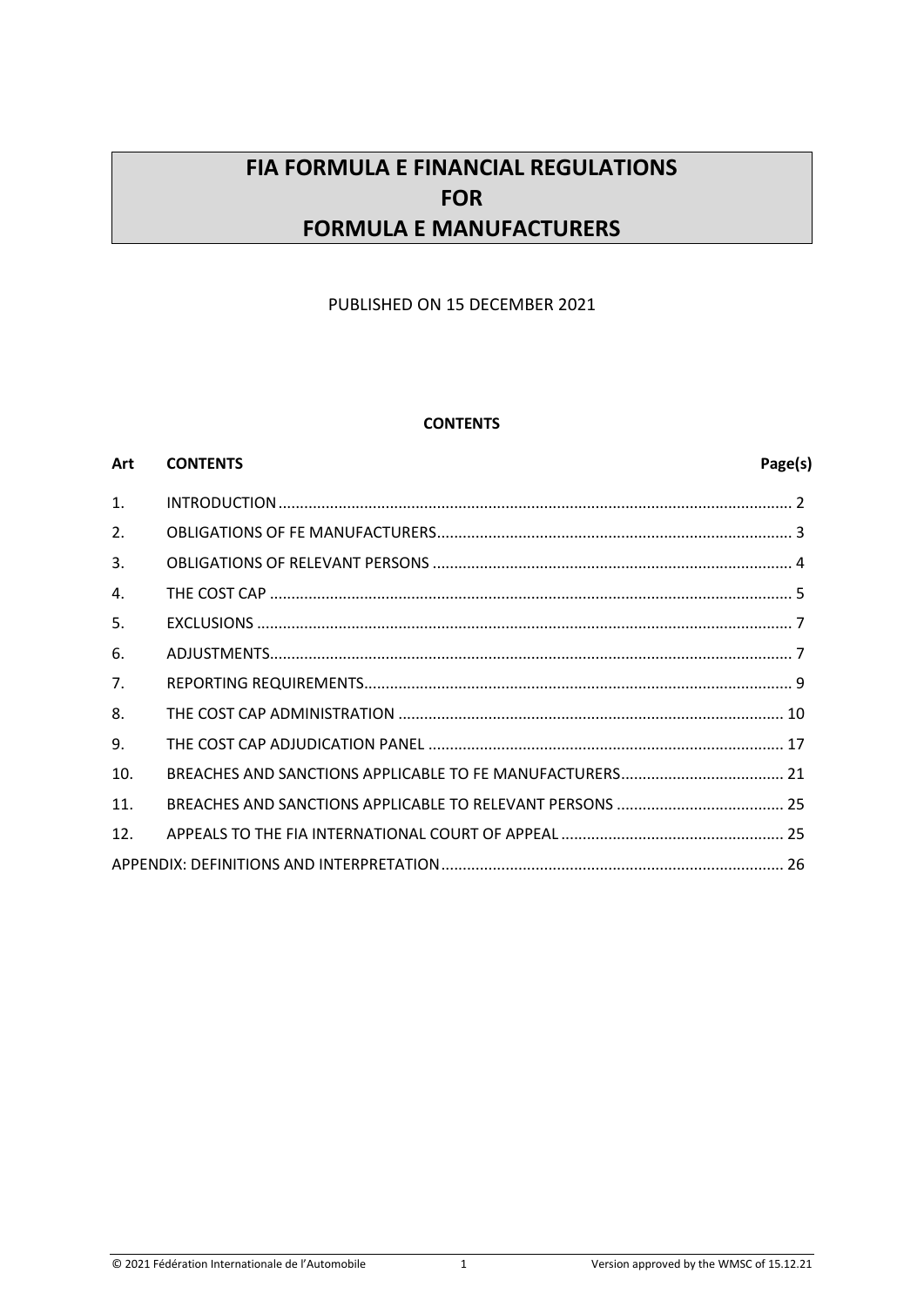## <span id="page-1-0"></span>**1. INTRODUCTION**

## **Scope**

- 1.1 These FE Manufacturer Financial Regulations come into force on 1 October 2022. They form part of the terms and conditions on which FE Manufacturers supply FE Cars for use in editions of the FIA Formula E World Championship (the "**Championship**") taking place after that date.
- 1.2 Each FE Manufacturer that registers with the FIA pursuant to the FIA Registration Procedure for Car Manufacturers in the FIA Formula E World Championship ("**FIA Registration Procedure**"), and each of the FE Manufacturer's Head of FE Activities and FE Finance Director, agrees to be bound by and undertakes to comply with these FE Manufacturer Financial Regulations, and acknowledges the sanctions set out below that may be applied in case of failure to comply.
- 1.3 From the Reporting Period starting on 1 October 2024 onwards, irrespective of when the FE Manufacturer registers with the FIA, the FE Manufacturer must also comply with these FE Manufacturer Financial Regulations in respect of the two Reporting Periods preceding the first edition of the Championship in which an FE Car that it has supplied is used.

# **Objectives**

- 1.4 Together with the FE Team Financial Regulations and the requirements set out in the FIA Registration Procedure, these FE Manufacturer Financial Regulations are intended:
	- (a) to promote an environment to retain and attract the involvement of FE Teams and FE Manufacturers in Formula E;
	- (b) to provide greater certainty over the level of financial investment required for participation and success in the Championship;
	- (c) to promote the long-term financial stability and sustainability of FE Teams and FE Manufacturers;
	- (d) to promote the unique technology and engineering platform for electrical powertrain development;
	- (e) to promote the competitive balance of the Championship; and
	- (f) to promote the sporting fairness of the Championship.
- 1.5 These FE Manufacturer Financial Regulations seek to promote the objectives set out at Article 1.4 by introducing a Cap on the amount of certain costs that an FE Manufacturer may incur (directly or via a related entity) in any Assessment Period in relation to the supply of FE Cars to FE Teams, while leaving that FE Manufacturer free to decide how to allocate resources within that cap. They will be interpreted by the Cost Cap Administration, the Cost Cap Adjudication Panel, and the ICA in a consistent manner that treats all FE Manufacturers and FE Teams equally and that is designed to further those objectives.
- 1.6 The requirements of these FE Manufacturer Financial Regulations and the requirements of the FE Team Financial Regulations are distinct from and independent of each other, and the two sets of regulations will operate and be applied accordingly. Where an FE Team is also an FE Manufacturer, it must comply separately with both sets of regulations, including complying with both sets of reporting requirements and demonstrating compliance with both cost caps.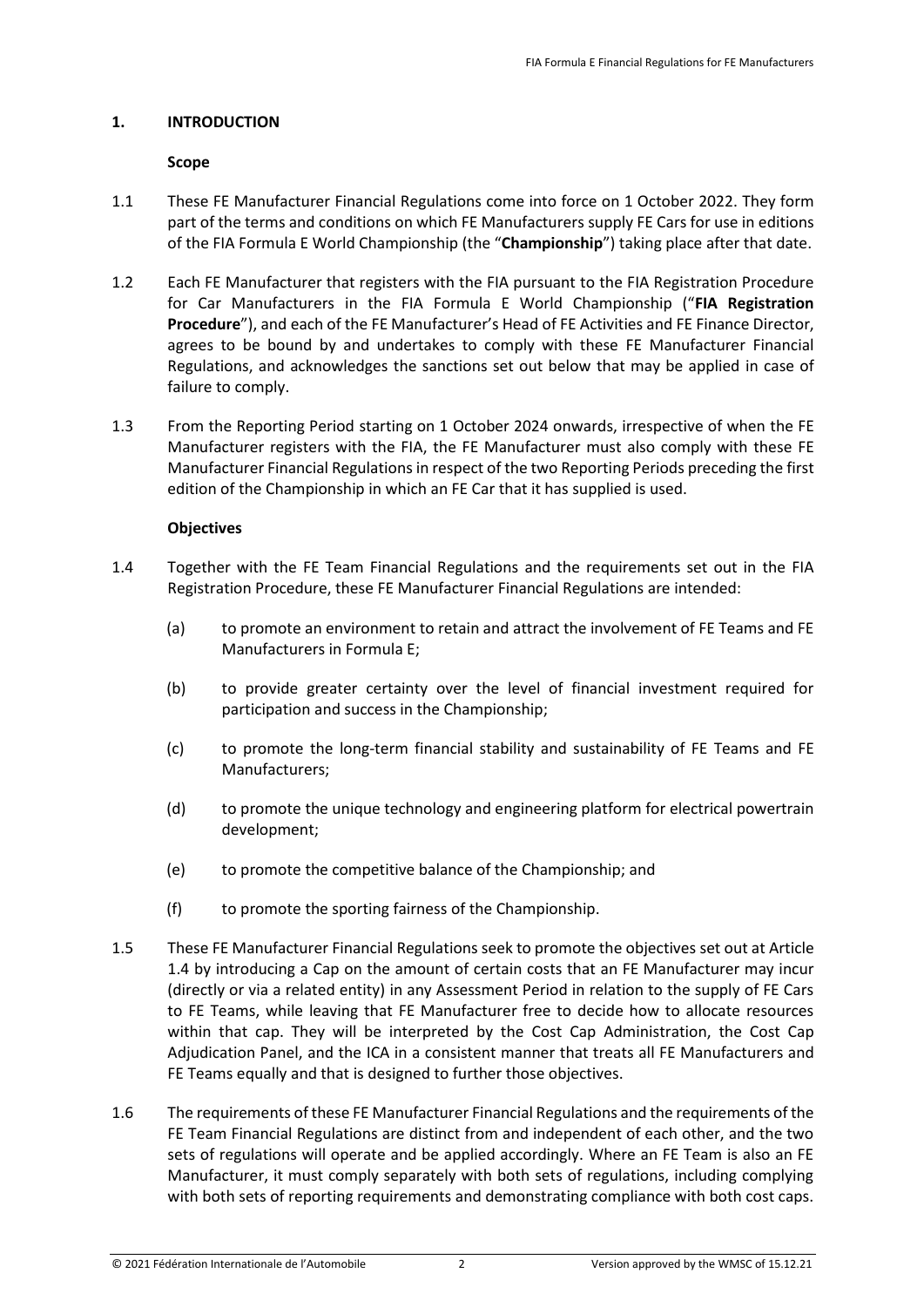## **General**

- 1.7 The definitive version of these FE Manufacturer Financial Regulations is the English version, which will be used should any dispute arise as to their interpretation. Defined words and phrases in these FE Manufacturer Financial Regulations(denoted by initial capital letters) have the meaning given to them in the Appendix hereto. Unless otherwise specified, references to "Articles" are to Articles of these FE Manufacturer Financial Regulations; the word "may" means "in the sole and absolute discretion" of the person or entity in question; and any phrase introduced by the terms "including", "include", "in particular", "for example", "such as", or any similar expression, is illustrative only, and is not to be construed as limiting the sense of the words preceding those terms.
- 1.8 If a court or other competent authority rules any part of these FE Manufacturer Financial Regulations to be illegal, invalid, or unenforceable, that part will be deemed excised from these FE Manufacturer Financial Regulations, and the legality, validity, and enforceability of the remainder of these FE Manufacturer Financial Regulations will not be affected.
- 1.9 The FIA World Motor Sport Council may amend or supplement these FE Manufacturer Financial Regulations from time to time as it sees fit. The Cost Cap Administration will review these FE Manufacturer Financial Regulations periodically, and may propose amendments or supplementary provisions to the FIA World Motor Sport Council as necessary.

## <span id="page-2-0"></span>**2. OBLIGATIONS OF FE MANUFACTURERS**

- 2.1 In addition to its obligations under Article 4.1 to comply with the Cost Cap, each FE Manufacturer must, at its own cost:
	- (a) submit the required Reporting Documentation to the Cost Cap Administration by the Reporting Deadline in respect of each Reporting Period, in accordance with Article 7;
	- (b) ensure that any Reporting Documentation and other documentation or information submitted on its behalf to the Cost Cap Administration pursuant to this Article 2.1 is accurate, complete, not misleading, and compliant with the requirements of these FE Manufacturer Financial Regulations;
	- (c) provide (and must procure that its Personnel provide) access to such information and/or documentation as the Cost Cap Administration, the Cost Cap Adjudication Panel, and/or the ICA may require from time to time (1) to monitor compliance with these FE Manufacturer Financial Regulations (Cost Cap Administration only); and/or (2) to assess any actual, potential, or suspected non-compliance with these FE Manufacturer Financial Regulations (Cost Cap Administration, Cost Cap Adjudication Panel, and/or ICA);
	- (d) procure that the other members of its Legal Group and their respective Personnel, its Technical Partner(s) (if any) and their Personnel, provide access to such information and/or documentation as the Cost Cap Administration, the Cost Cap Adjudication Panel, and/or the ICA may require from time to time (1) to monitor compliance with these FE Manufacturer Financial Regulations (Cost Cap Administration only); and/or (2) to assess any actual, potential, or suspected non-compliance with these FE Manufacturer Financial Regulations (Cost Cap Administration, Cost Cap Adjudication Panel, and/or ICA);
	- (e) submit information or documentation (1) required by the Cost Cap Administration in a Determination by the deadline specified in that Determination, and/or requested in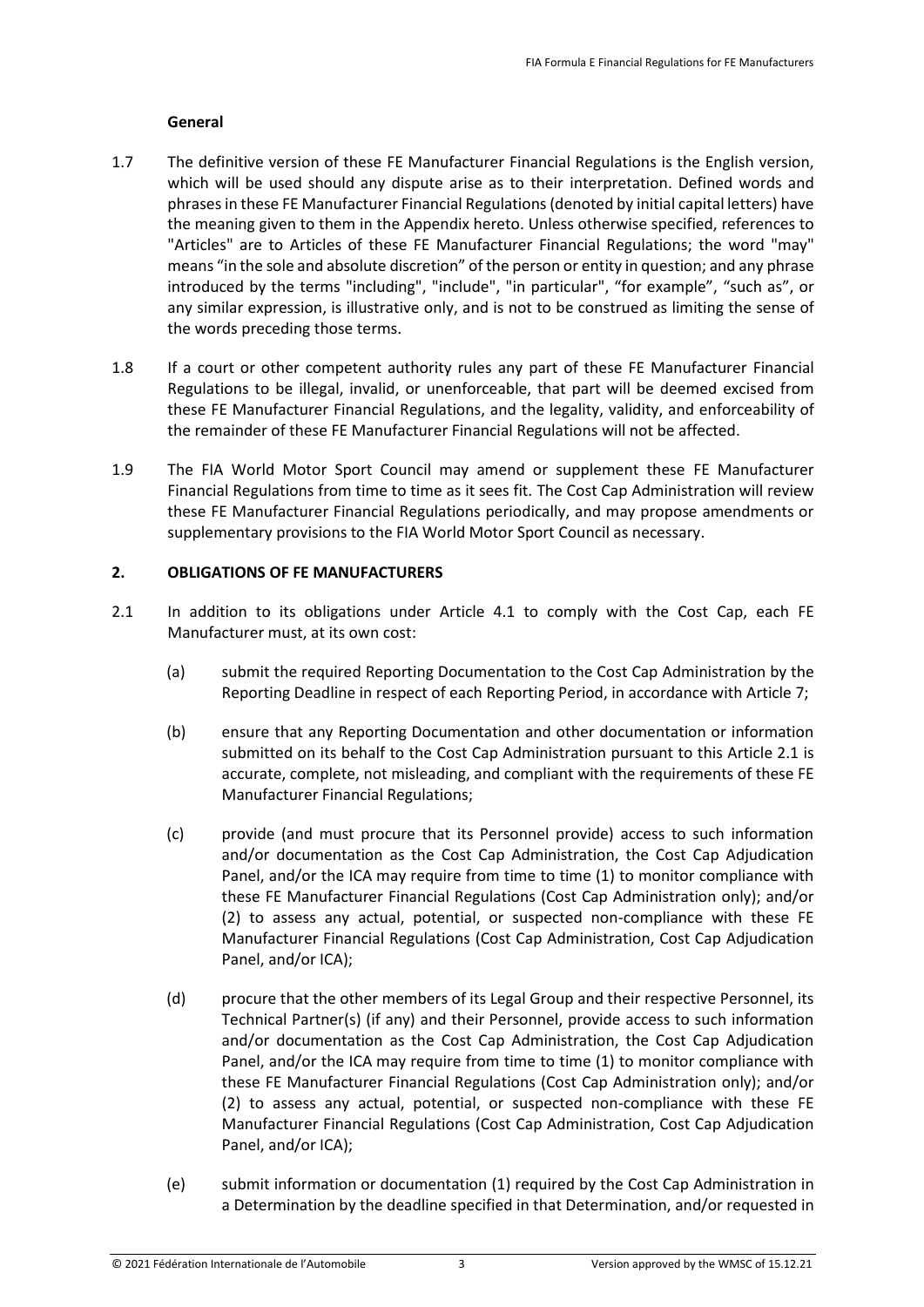writing by or on behalf of the Cost Cap Administration by the deadline specified in such request;

- (f) retain and make available its accounting books and records in respect of the previous six Reporting Periods in a manner that enables the Cost Cap Administration, any Independent Audit Firm appointed by the Cost Cap Administration, the Cost Cap Adjudication Panel, and the ICA to understand the content of the Reporting Documentation submitted on behalf of the FE Manufacturer in any such period, and procure that the other members of the FE Manufacturer's Legal Group and its Technical Partner(s) (if any) do the same;
- (g) cooperate fully and in a timely manner with the Cost Cap Administration in the exercise of its regulatory functions, including cooperating with any investigation conducted by or on behalf of the Cost Cap Administration, in accordance with Article [8.14;](#page-11-0)
- (h) ensure that:
	- (i) all of its Personnel are made aware of the content of these FE Manufacturer Financial Regulations, including all of the requirements that they impose on the FE Manufacturer and/or on its Personnel;
	- (ii) all of its Personnel are appropriately informed and trained with respect to the ways in which their actions might impact the FE Manufacturer's compliance with these FE Manufacturer Financial Regulations; and
	- (iii) the FIA ethics and compliance policy in force from time to time with respect to these FE Manufacturer Financial Regulations is clearly communicated to all of its Personnel;
- (i) comply with any other obligations imposed on it in these FE Manufacturer Financial Regulations; and
- (j) perform all of its obligations under these FE Manufacturer Financial Regulations in Good Faith, acting at all times with honesty and integrity, and in a spirit of transparency and cooperation.

# <span id="page-3-0"></span>**3. OBLIGATIONS OF RELEVANT PERSONS**

- 3.1 Reporting Documentation submitted by or on behalf of an FE Manufacturer must be accompanied by declarations in the format prescribed by the Cost Cap Administration from time to time in a Determination ("**Declarations**"), in accordance with Article 7.1(e). Such Declarations must be:
	- (a) signed by an authorised signatory for and on behalf of the FE Manufacturer, and separately by each of the Head of FE Activities and FE Finance Director of the FE Manufacturer in his/her individual capacity, to confirm in each case that:
		- (i) the Reporting Documentation that the Declarations accompany is complete, accurate, not misleading, and compliant with the requirements of these FE Manufacturer Financial Regulations; and
		- (ii) the FE Manufacturer has complied with the requirements of Article 2.1(h); and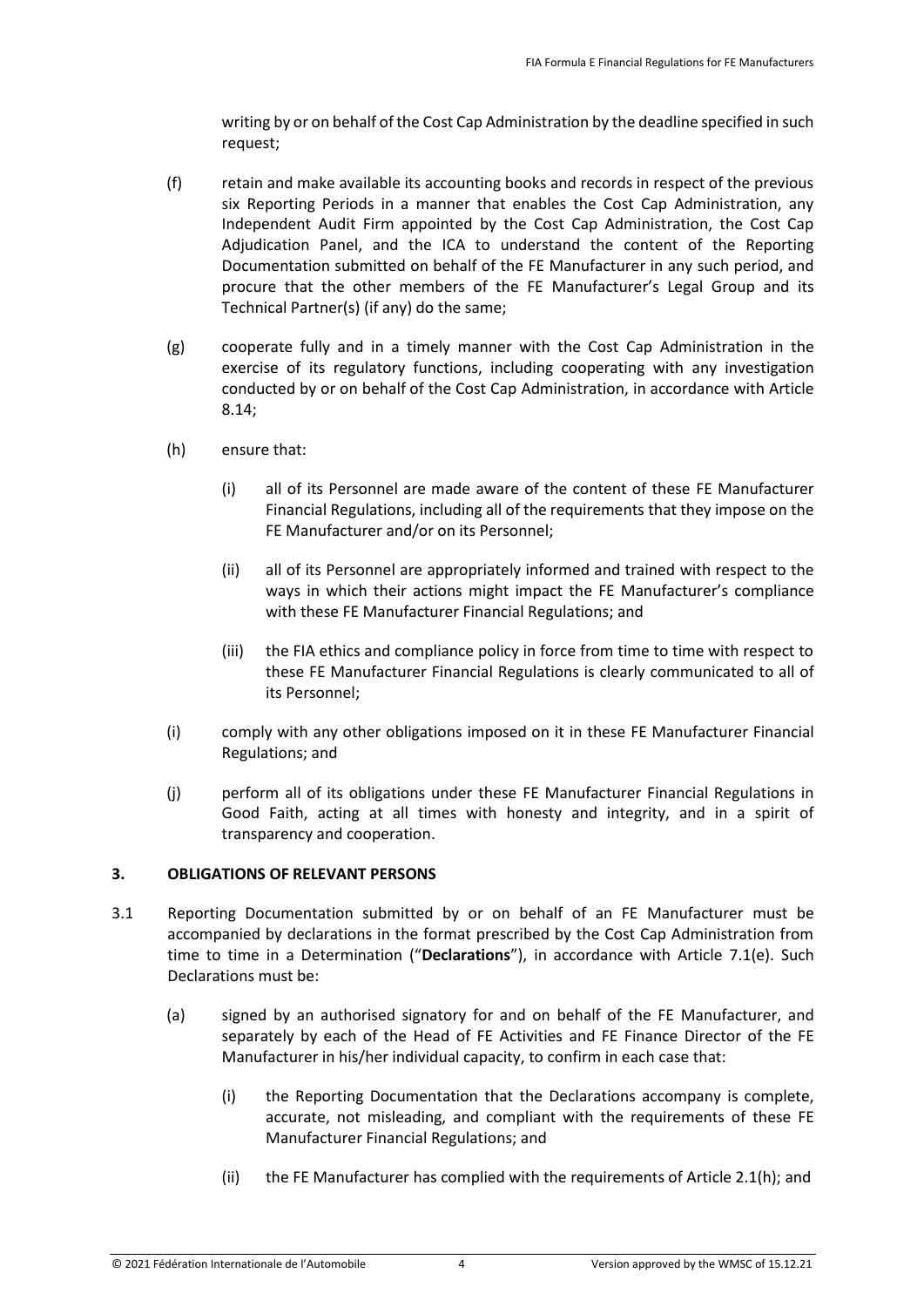- (b) signed by an authorised signatory for and on behalf of the FE Manufacturer's Ultimate Controlling Party to confirm that the Reporting Perimeter Documentation is complete, accurate, not misleading, and compliant with the requirements of these FE Manufacturer Financial Regulations.
- 3.2 The Head of FE Activities and FE Finance Director of the FE Manufacturer, and any other person who signs a Declaration on behalf of the FE Manufacturer or the FE Manufacturer's Ultimate Controlling Party - each of whom is a **"Relevant Person"** for purpose of these FE Manufacturer Financial Regulations - must:
	- (a) not intentionally, recklessly, negligently, or knowingly sign a Declaration that is untrue in any respect;
	- (b) cooperate fully and in a timely manner with the Cost Cap Administration in the exercise of its regulatory functions, including with any investigation conducted by or on behalf of the Cost Cap Administration in accordance with Articl[e 8.14;](#page-11-0)
	- (c) provide accurately and completely, by the deadline specified by the Cost Cap Administration, any information and documentation that the Cost Cap Administration may require from time to time to monitor compliance and/or to assess any actual, potential, or suspected non-compliance with these FE Manufacturer Financial Regulations; and
	- (d) perform all of their respective obligations under these FE Manufacturer Financial Regulations in Good Faith, acting at all times with honesty and integrity, and in a spirit of transparency and cooperation.

# <span id="page-4-0"></span>**4. THE COST CAP**

## **Relevant Costs**

- 4.1 An FE Manufacturer must:
	- (a) determine and report its Relevant Costs for each Reporting Period in its Presentation Currency in accordance with Articles 4-7; and
	- (b) not incur (either directly or via another entity) Relevant Costs that in aggregate exceed the Cost Cap in the applicable Assessment Period.
- 4.2 For these purposes:
	- (a) The "**Cost Cap**" is EUR 25,000,000 (twenty-five million euros), in each case adjusted (if applicable) for Indexation. If an FE Manufacturer has a Presentation Currency other than Euros, the Cost Cap for that FE Manufacturer shall be converted from Euro into that FE Manufacturer's Presentation Currency using the Initial Applicable Rate.
	- (b) "**Relevant Costs**" means the aggregate of the Reported Costs of Regulated Activities of an FE Manufacturer's Reporting Perimeter for the Reporting Period in question, less any Excluded Costs and after making any applicable Adjustments.
	- (c) "**Regulated Activities**" means:
		- (i) Research & Development Activities;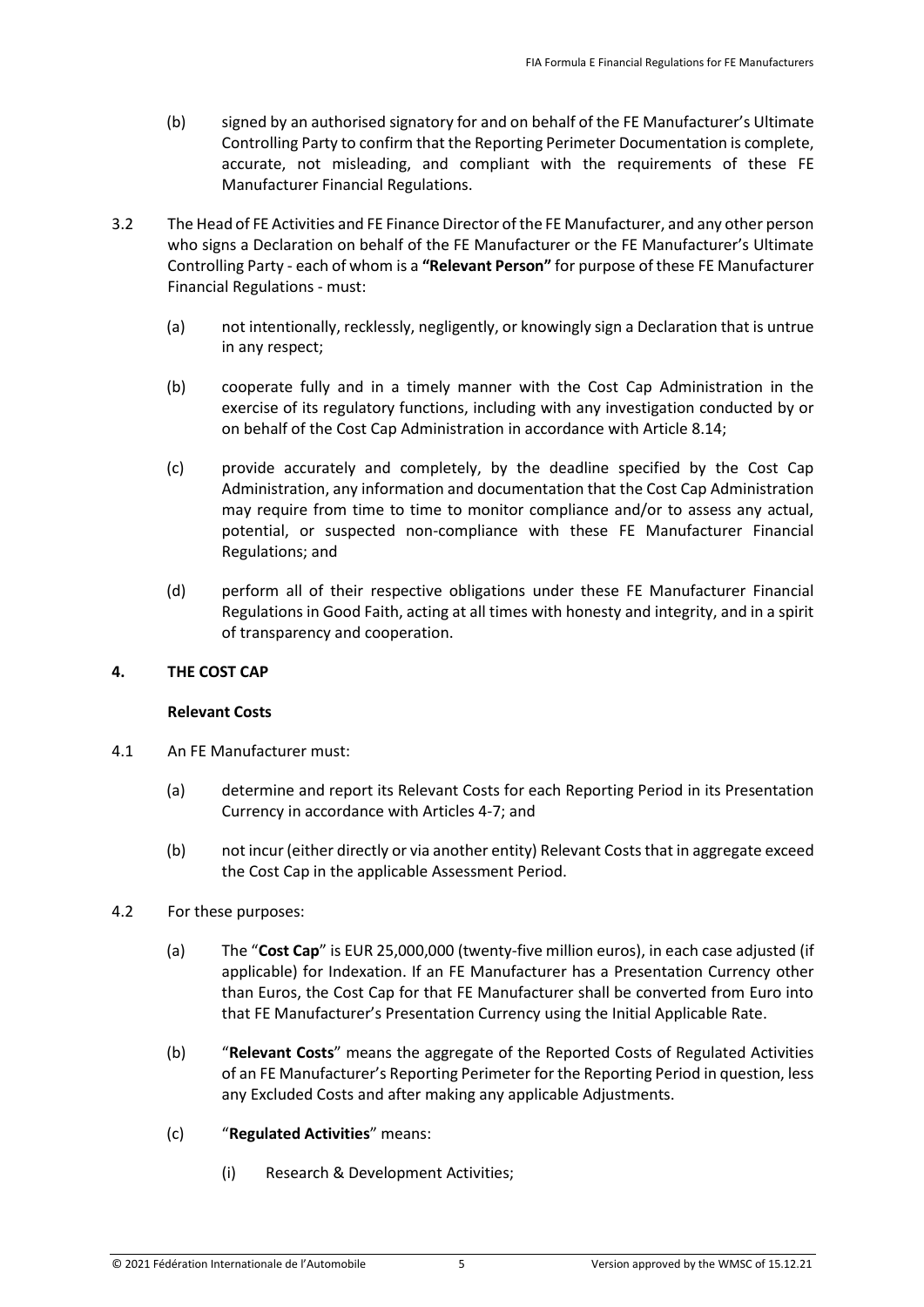- (ii) Manufacture Activities; and
- (iii) Mandatory Services.
- (d) "**Reported Costs**" means:
	- (i) the costs of Consideration paid to employees and any associated employer's social security contributions;
	- (ii) the costs of outsourced goods and materials, including raw materials, parts, components, consumables, and tools, provided to a Reporting Perimeter Entity by another party (i.e. a party that is not a Reporting Perimeter Entity), including by way of a Related Party Transaction or Exchange Transaction ("**Cost of Outsourced Goods and Materials**"); and
	- (iii) the costs of outsourced services provided to a Reporting Perimeter Entity by another party (i.e. a party that is not a Reporting Perimeter Entity), including by way of a Related Party Transaction or Exchange Transaction. The costs of outsourced services include costs incurred in respect of software (and related licences) and patents; costs of Consideration paid to Personnel who are not employees of a Reporting Perimeter Entity (including FE Drivers, contractors, consultants, agencies, and licence providers); any fees or commissions relating to the provision of such services; and other outsourced services ("**Costs of Outsourced Services**").
	- (iv) any costs that are not separately identifiable from the costs specified in subparagraphs (i), (ii), and/or (iii), and/or the activities specified in Article 4.2(c).
- (e) Where an FE Manufacturer has a Presentation Currency other than Euros, amounts expressed in Euros in these FE Manufacturer Financial Regulations shall be converted into the FE Manufacturer's Presentation Currency using the Initial Applicable Rate.

## **Reporting Perimeter**

- 4.3 An FE Manufacturer's **"Reporting Perimeter"** consists of the following entities (each a "**Reporting Perimeter Entity**" and together the "**Reporting Perimeter Entities**"):
	- (a) the FE Manufacturer itself; and
	- (b) any other entities within the FE Manufacturer's Legal Group that incur Reported Costs of Regulated Activities in the Reporting Period in question.
- 4.4 An FE Manufacturer should seek clarification from the Cost Cap Administration if it is uncertain whether an entity should be included in its Reporting Perimeter.
- 4.5 If more than 50% of the aggregate of
	- (a) the Reported Costs of Regulated Activities of the FE Manufacturer's Reporting Perimeter for the Reporting Period in question;
	- (b) less any identifiable portion of costs of Non-Regulated Activities pursuant to Article 5.1(a)(i) and Article 5.1(a)(ii);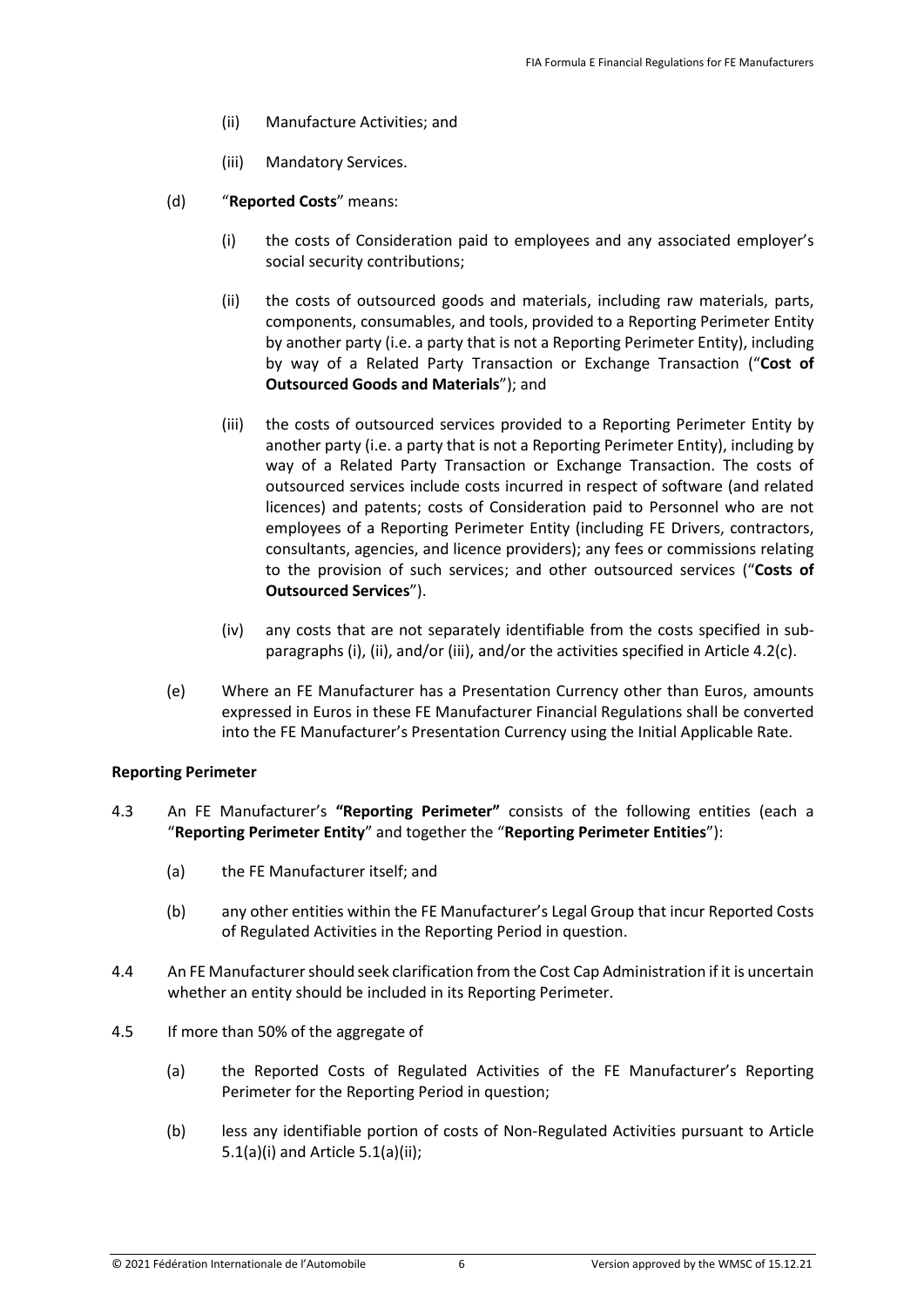(c) plus any upwards adjustment to reflect Related Party Transactions at not less than Fair Value,

are incurred with one or more entities that are within the same Legal Group but outside the FE Manufacturer's Legal Group, each of those entities is a "**Technical Partner**", and the FE Manufacturer must comply with the requirements in respect of Technical Partners prescribed in these FE Manufacturer Financial Regulations and/or by the Cost Cap Administration in a Determination.

## <span id="page-6-0"></span>**5. EXCLUSIONS**

- 5.1 In calculating Relevant Costs, the following costs and amounts within Reported Costs may be excluded ("**Excluded Costs**"):
	- (a) If the FE Manufacturer can prove to the satisfaction of the Cost Cap Administration that an identifiable portion of the following costs relates to Non-Regulated Activities, that portion of those costs may be excluded:
		- (i) the costs of Consideration provided to, and any associated employer's social security contributions incurred in respect of, any Personnel involved in both Regulated Activities and Non-Regulated Activities; and
		- (ii) the costs of licences in respect of software and patents for both Regulated Activities and Non-Regulated Activities.
	- (b) In respect of an FE Car supplied to an Additional Team:
		- (i) All Reported Costs that are Directly Attributable to Manufacture Activities and/or Mandatory Services in respect of the FE Car.
		- (ii) If the FE Manufacturer can prove to the satisfaction of the Cost Cap Administration that an identifiable portion of the costs of Consideration provided to, and any associated employer's social security contributions incurred in respect of, any Personnel relates to Manufacture Activities and Mandatory Services in respect of the Additional Team, that portion of those costs may be excluded.
	- (c) where the FE Manufacturer or another entity within the FE Manufacturer's Reporting Perimeter is required by applicable law to pay employer's social security contributions, the amount by which such mandatory contributions exceed 13.8% of the Total Employee Remuneration.

## <span id="page-6-1"></span>**6. ADJUSTMENTS**

- 6.1 The following Adjustments must be made to Reported Costs of Regulated Activities in order to calculate Relevant Costs:
	- (a) an upward Adjustment as necessary to reflect a Related Party Transaction, an Exchange Transaction, or an FE Team Transaction at not less than Fair Value;
	- (b) an Adjustment pursuant to Article 6.3 to reflect costs of Inventories; and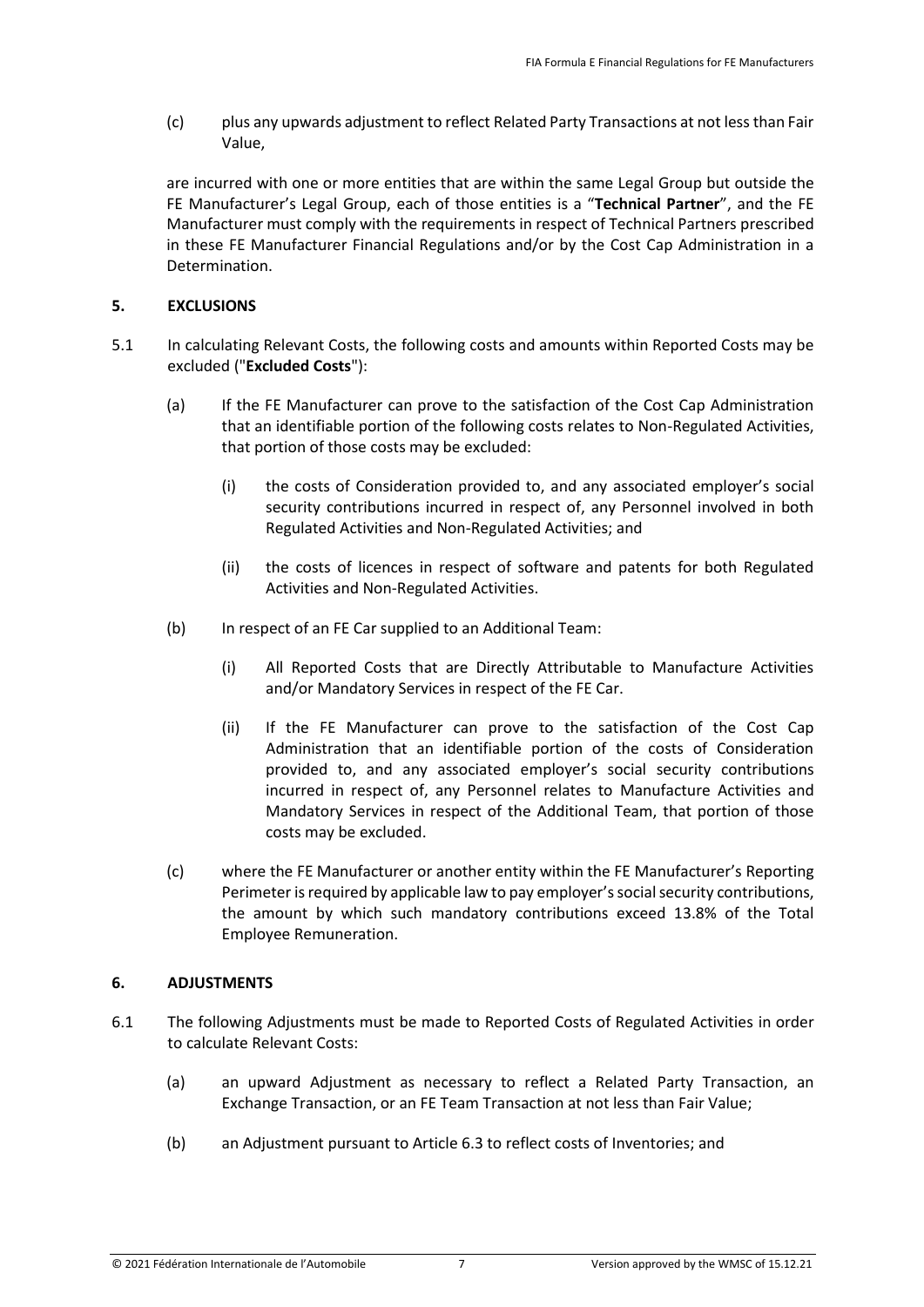- (c) an Adjustment to include Research and Development costs in respect of Regulated Activities (including any capitalised costs) as Relevant Costs in the Reporting Period in which they are incurred.
- 6.2 If a Reporting Perimeter Entity incurs a cost for a transaction in a currency other than the FE Manufacturer's Presentation Currency, the FE Manufacturer may make an Adjustment to reflect the difference between (1) such cost converted into the FE Manufacturer's Presentation Currency using the Applicable Rate; and (2) the value at which those costs were recorded on initial recognition within the Reported Costs of the FE Manufacturer's Reporting Perimeter. If an FE Manufacturer chooses to make such an Adjustment, it must be made for all costs within the Reported Costs of the FE Manufacturer's Reporting Perimeter that have been transacted in currencies other than the FE Manufacturer's Presentation Currency unless any such costs have otherwise been excluded from Total Costs pursuant to Article 5.

## **Inventories**

- 6.3 Inventories:
	- (a) For purposes of this Article 6.3, the cost of an item of Inventories must comprise:
		- (i) all costs of purchase, if applicable, determined on the same basis as that used by the FE Manufacturer in its Annual Financial Statements in respect of the previous Reporting Period;
		- (ii) costs of conversion (including fixed production overheads allocated on a basis that is appropriate to the nature of the product and method of production and on the basis of the entity's normal level of activity, and applied consistently from one Reporting Period to another); and
		- (iii) other costs incurred in bringing the item of Inventories to its present location and condition.
	- (b) An FE Manufacturer must include the costs of Inventories in the calculation of Relevant Costs:
		- (i) at not less than Fair Value; and
		- (ii) in the Reporting Period in which the item of Inventories is first used in respect of Regulated Activities or supplied to an FE Team,

unless such Inventories are Components of an FE Car, in which case the costs must be included in Relevant Costs in accordance with Article 6.3(c).

- (c) In respect of Components of an FE Car:
	- (i) costs of Initial Components must be included in Relevant Costs in the Reporting Period prior to the Assessment Period in which they will be first used by the FE Team;
	- (ii) costs of Manufacturer's Perimeter Spare Components used in respect of Regulated Activities must be included in Relevant Costs in the Reporting Period in which they are first used;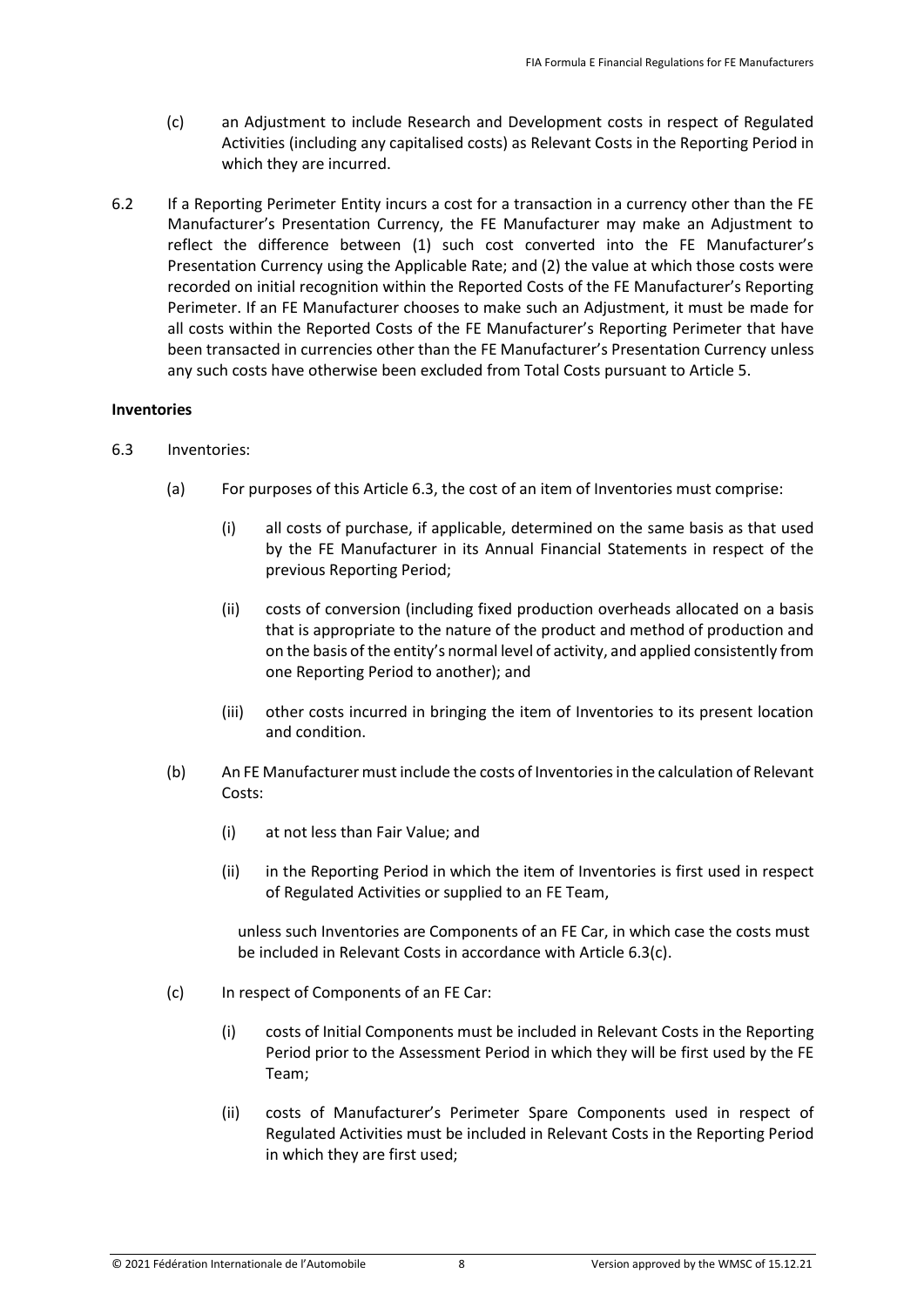- (iii) costs of Non-Manufacturer's Perimeter Spare Components must be included in Relevant Costs in the Reporting Period in which they are purchased; and
- (iv) costs of Spare Components (both Manufacturer's Perimeter Spare Components and Non-Manufacturer's Spare Components) supplied to, or used by an FE Team may be deducted from Reported Costs further to Article 6.1(b) to the extent such costs are included in Reported Costs in the Assessment Period.

## <span id="page-8-0"></span>**7. REPORTING REQUIREMENTS**

## **Reporting Documentation**

- 7.1 By the Reporting Deadline, an FE Manufacturer must submit the following documents to the Cost Cap Administration in respect of the Reporting Period ending on 30 September (the "**Reporting Documentation**"):
	- (a) documentation containing the following information (the "**Reporting Perimeter Documentation**"):
		- (i) details of the Legal Group of the FE Manufacturer;
		- (ii) details of each Reporting Perimeter Entity for that FE Manufacturer for the applicable Reporting Period (i.e. each entity within the FE Manufacturer's Legal Group that incurred Reported Costs of Regulated Activities in the Reporting Period in question); and
		- (iii) confirmation that no other entity within the FE Manufacturer's Legal Group incurred Reported Costs of Regulated Activities in the Reporting Period in question in accordance with Article 4.3;
	- (b) documentation setting out the calculation of Relevant Costs for the Reporting Period, disclosing the Reported Costs of Regulated Activities; and specifying any Excluded Costs and Adjustments (the "**Financial Reporting Documentation**");
	- (c) documentation setting out the costs per FE Team incurred by the FE Manufacturer or any other entity within its Legal Group or its Technical Partner(s) (if any) in respect of:
		- (i) Mandatory Services; and
		- (ii) Additional Services;
	- (d) from the Reporting Period commencing 1 October 2024 onwards, documentation setting out FE Drivers Costs incurred by the FE Manufacturer per FE Driver; and
	- (e) the Declarations.
- 7.2 The required format of the Reporting Documentation will be prescribed by the Cost Cap Administration from time to time in a Determination.
- 7.3 The Reported Costs set out in the Financial Reporting Documentation must be derived from the General Ledger of the FE Manufacturer or other Reporting Perimeter Entity, and the Excluded Costs and Adjustments included in the calculation of Relevant Costs must be set out clearly with adequate supporting explanation.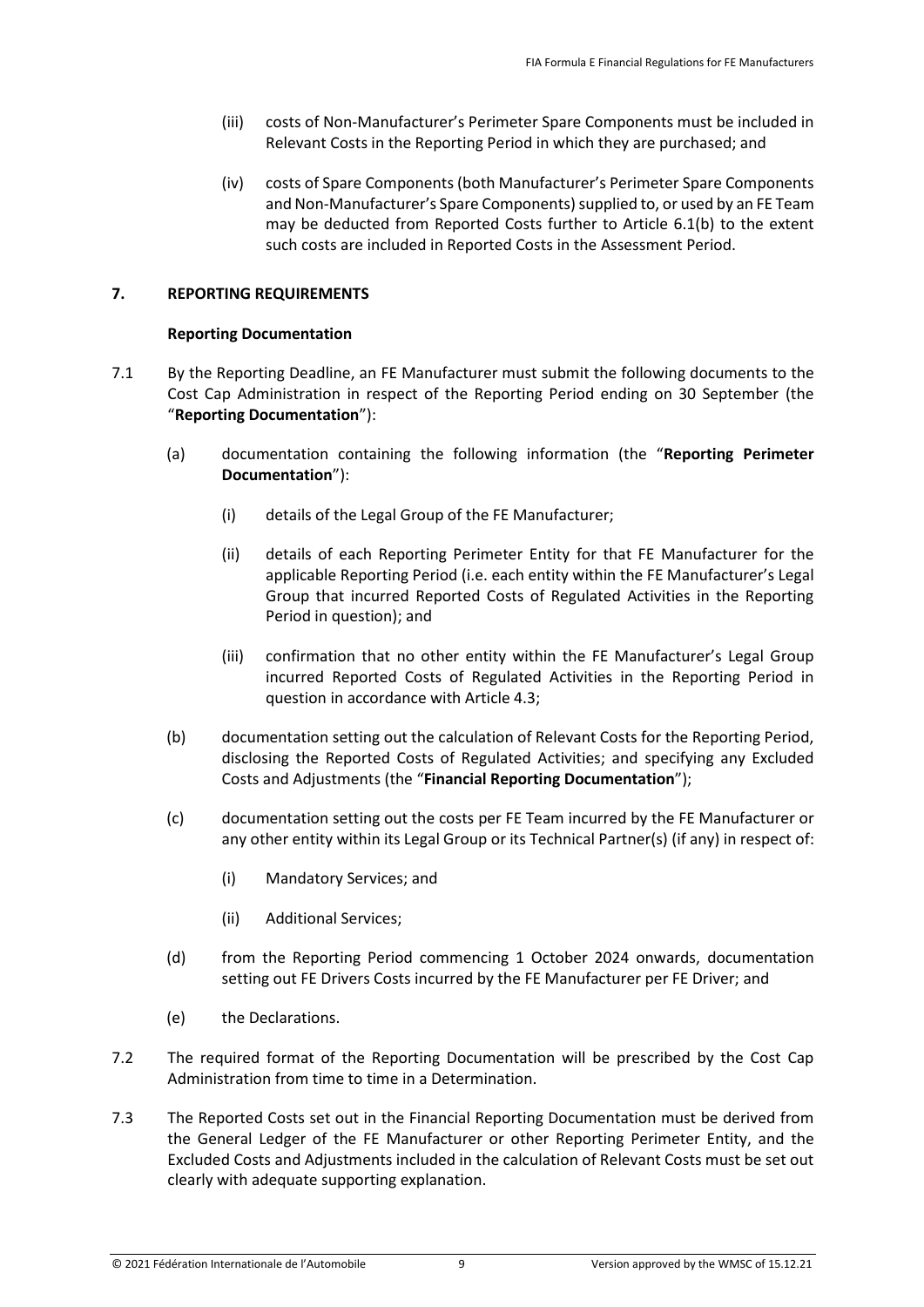- 7.4 The FE Manufacturer must be able to reconcile between the Reported Costs set out in the Financial Reporting Documentation incurred with any Technical Partner(s) and the associated income and costs recorded in the General Ledger of the Technical Partner(s).
- 7.5 From the Reporting Period commencing 1 October 2024 onwards, and no less than 30 days prior to the reporting deadline for teams that is specified in the FE Team Financial Regulations, the FE Manufacturer must submit to the relevant Primary Team and/or Additional Team full details of the FE Driver Costs relating to that team in respect of the reporting period to which that deadline relates, as well as (where applicable) information relevant to determining whether (1) the Consideration paid and/or payable as part of those FE Driver Costs to a Connected Party of the FE Driver is a genuine arrangement, at Fair Value, and has been negotiated and entered into independently of the relationship between the FE Driver and the FE Team and/or FE Manufacturer; or (2) the Consideration paid and/or payable as part of those FE Driver Costs to a former FE Driver of that team is a payment at Fair Value for services performed by the former FE Driver that are not services as an FE Driver.

# <span id="page-9-0"></span>**8. THE COST CAP ADMINISTRATION**

# **General**

- 8.1 The Cost Cap Administration is responsible for administering these FE Manufacturer Financial Regulations, including exercising the powers and carrying out the functions set out in this Article 8. It will monitor compliance with these FE Manufacturer Financial Regulations, investigate instances of suspected non-compliance, and take appropriate enforcement action in respect of any actual non-compliance. It may engage third parties (e.g. an Independent Audit Firm) to assist it in carrying out such functions in particular cases, including reviewing Reporting Documentation, undertaking a comparative financial analysis of the Reporting Documentation to help identify potential anomalies, and conducting (or assisting with) investigations.
- 8.2 The Cost Cap Administration will have appropriate procedures in place to maintain the confidentiality of any Confidential Information provided to it by an FE Manufacturer and/or a Relevant Person.
- 8.3 All correspondence sent and Reporting Documentation and other information submitted by or on behalf of an FE Manufacturer and/or a Relevant Person to the Cost Cap Administration, the Cost Cap Adjudication Panel, and/or the ICA must be in one of the two FIA official languages (English or French), but the Reporting Documentation submitted by or on behalf of the FE Team to the Cost Cap Administration, the Cost Cap Adjudication Panel and/or the ICA must be in English, or else the FE Manufacturer and/or Relevant Person must provide a certified translation of the document(s) in question into English or French at their own expense.

# **Determinations and guidance**

- 8.4 When the Cost Cap Administration issues an official written communication to all of the FE Manufacturers that is expressed to be a "**Determination**", its contents will be binding on the FE Manufacturers. The Cost Cap Administration may only issue a Determination that is expressly provided for in these FE Manufacturer Financial Regulations.
- 8.5 The Cost Cap Administration may issue guidance notes from time to time to assist FE Manufacturers in complying with these FE Manufacturer Financial Regulations. In addition, the FE Finance Director of an FE Manufacturer may submit a written request to the Cost Cap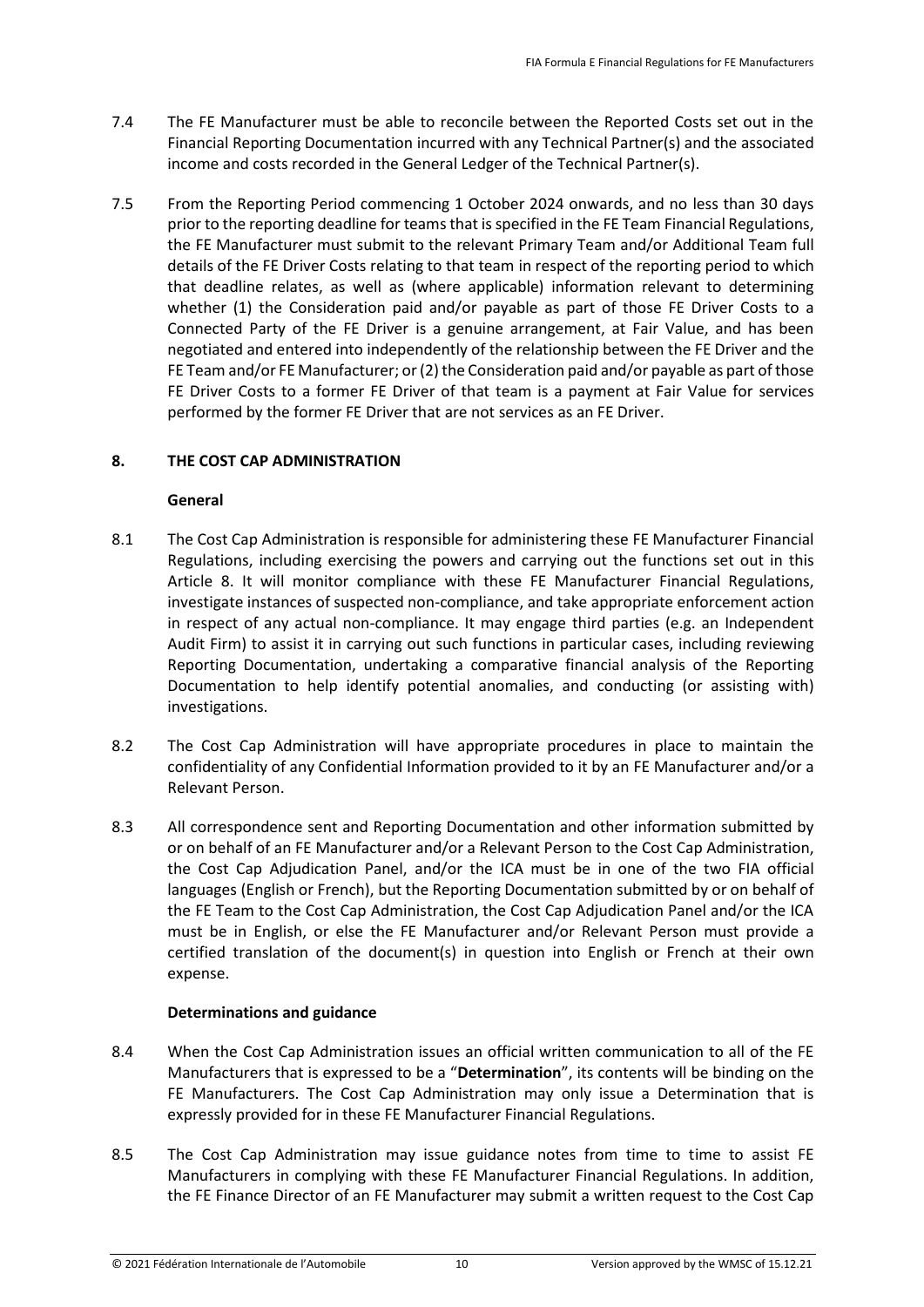Administration to clarify the operation or interpretation of these FE Manufacturer Financial Regulations. The Cost Cap Administration will respond in writing to any such request and will make available to the FE Finance Directors of all other FE Manufacturers a summary of the written request along with the response, without disclosing any Confidential Information. Such guidance notes and clarifications will be advisory only and will not constitute part of these FE Manufacturer Financial Regulations. The Cost Cap Adjudication Panel and ultimately the ICA have final authority in determining the proper interpretation and application of these FE Manufacturer Financial Regulations.

#### **Ongoing Compliance monitoring**

- 8.6 The Cost Cap Administration may require an FE Manufacturer to provide (and/or to procure that its Personnel and/or the other members of its Legal Group and/or their respective Personnel and/or its Technical Partner(s) (if any) and their Personnel) access to such information and/or documentation, premises, and/or individuals as the Cost Cap Administration may require to assist it in:
	- (a) reviewing the controls being applied by the FE Manufacturer to ensure its compliance with these FE Manufacturer Financial Regulations;
	- (b) reviewing any Related Party Transaction, Exchange Transaction, and/or FE Team Transaction;
	- (c) if applicable, reviewing agreements between the FE Manufacturer and FE Teams in respect of the supply of an FE Car and agreements with any Technical Partner(s);
	- (d) identifying any part of these FE Manufacturer Financial Regulations that might require clarification;
	- (e) reviewing and assessing Reporting Documentation; and/or
	- (f) mitigating the risk of an FE Manufacturer submitting incomplete, inaccurate, or misleading Reporting Documentation.
- 8.7 Based on its compliance monitoring activities, the Cost Cap Administration may decide to:
	- (a) make further enquiries of and/or request additional information/documents from an FE Manufacturer and/or its Personnel (and/or other members of the FE Manufacturer's Legal Group and/or their respective Personnel and/or its Technical Partner(s) (if any) and their Personnel) and/or undertake additional compliance monitoring activities in respect of that FE Manufacturer;
	- (b) issue feedback to the relevant FE Manufacturer in order to aid its compliance with these FE Manufacturer Financial Regulations (such feedback will be advisory only and will not bind the FE Manufacturer, the Cost Cap Administration the Cost Cap Adjudication Panel, or the ICA); and/or
	- (c) escalate the matter to a formal investigation in accordance with Article 8.12 et seq; or
	- (d) where it considers that an FE Manufacturer and/or Relevant Person has a case to answer for breach of these FE Manufacturer Financial Regulations, refer the matter to the Cost Cap Adjudication Panel for hearing and determination in accordance with Article 9.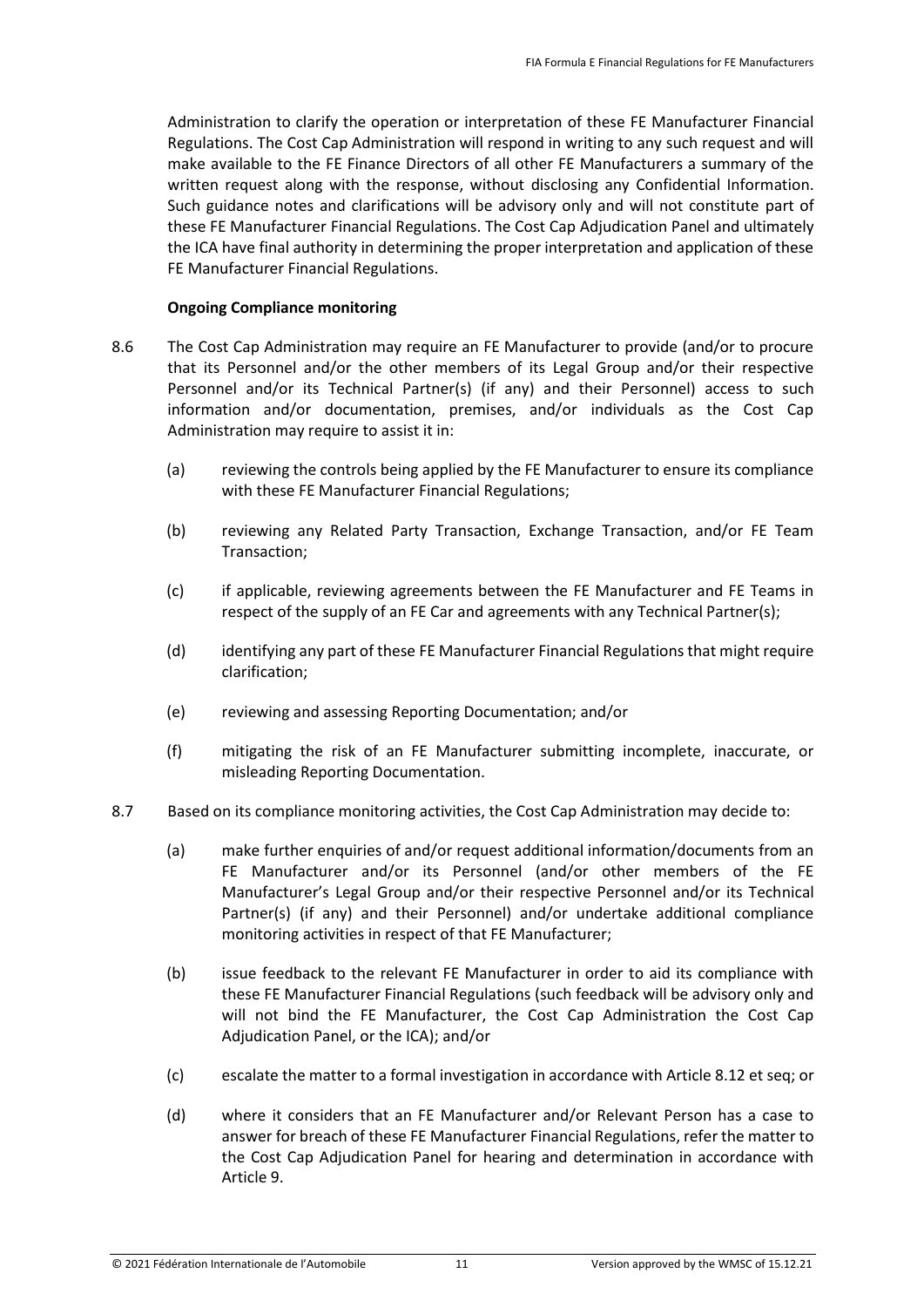## **Review of Reporting Documentation**

- 8.8 The Cost Cap Administration will review the Reporting Documentation submitted by an FE Manufacturer to identify any instances of non-compliance with these FE Manufacturer Financial Regulations.
- 8.9 The Cost Cap Administration may:
	- (a) engage an Independent Audit Firm to assist in reviewing an FE Manufacturer's Reporting Documentation; and/or
	- (b) review or have an Independent Audit Team review the accounting books and records referred to in Article 2.1(f) to understand the content of the Reporting Documentation submitted on behalf of the FE Manufacturer.
- 8.10 Following the Cost Cap Administration's review of the Reporting Documentation, and completion of any related investigation pursuant to Article 8.12 et seq, if the Cost Cap Administration concludes that an FE Manufacturer and/or one or more Relevant Persons has not complied with these FE Manufacturer Financial Regulations, the Cost Cap Administration will either:
	- (a) (where the non-compliance is a Procedural Breach or a Minor Overspend Breach) enter into an ABA with the FE Manufacturer/Relevant Person(s) concerned, pursuant to the terms of Articles 8.19 et seq, if it sees fit to do so; or else
	- (b) bring proceedings against the FE Manufacturer (and/or, where relevant, one or more Relevant Persons) for breach of these FE Manufacturer Financial Regulations and refer the case to the Cost Cap Adjudication Panel for hearing and determination in accordance with Article 9.
- 8.11 No one has a right of appeal against any decision made by the Cost Cap Administration pursuant to Article 8.10.

# **Investigations**

- 8.12 Based on information from any source, the Cost Cap Administration may decide to open a formal investigation at any time into any actual, potential, or suspected non-compliance by an FE Manufacturer and/or Relevant Person(s) with these FE Manufacturer Financial Regulations. The Cost Cap Administration may be assisted in the investigation, if it chooses, by third party agents (such as an Independent Audit Firm and/or external legal advisors). The Cost Cap Administration will notify the FE Manufacturer in writing in the event that a formal investigation is to be conducted.
- 8.13 The Cost Cap Administration may make public at any time its decision to conduct an investigation and/or the outcome of the investigation, provided that it does not disclose any Confidential Information.
- <span id="page-11-0"></span>8.14 An FE Manufacturer must do the following, and must procure that the other members of the FE Manufacturer's Legal Group and any Technical Partner(s) (where applicable) do the same:
	- (a) cooperate fully with any investigation by the Cost Cap Administration, and procure that all of their respective Personnel cooperate fully with the investigation, including by responding accurately and completely to all requests for information, documentation, and other data;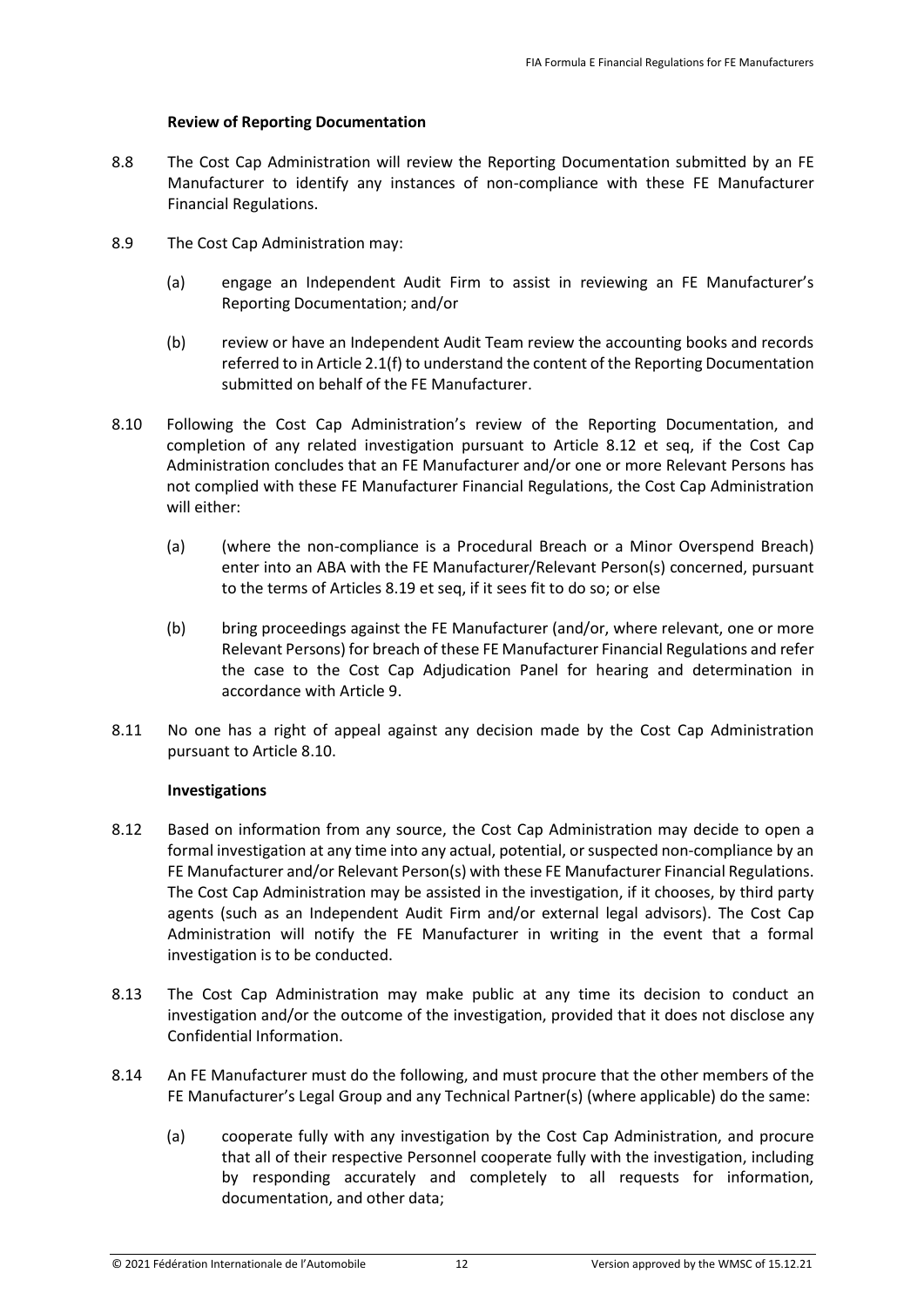- (b) grant or procure access to its information and/or documentation, premises, and/or Personnel, as requested by the Cost Cap Administration, the Cost Cap Adjudication Panel, and/or the ICA, to assist them in assessing compliance with these FE Manufacturer Financial Regulations;
- (c) make the Electronic Devices of the FE Manufacturer and/or of its Personnel, and/or the Electronic Devices of any member of the FE Manufacturer's Legal Group and/or its Technical Partner(s) (if any), and/or of their respective Personnel, available immediately for inspection and/or for copying/download of the data stored on or transmitted using such Electronic Devices (including data on any messaging services or platforms located on or used by the Electronic Devices and data stored on any cloud-based services used by the Electronic Devices), where so requested by the Cost Cap Administration, the Cost Cap Adjudication Panel, and/or the ICA, to assist them in assessing compliance with these FE Team Financial Regulations;
- (d) procure access for the Cost Cap Administration, the Cost Cap Adjudication Panel, and/or the ICA to the data referenced in Article 8.14(c) including providing the user name, password, and/or any other information or means required to access and download the data stored in such services or platforms or otherwise on such Electronic Devices; and
- (e) not delay, impede, or frustrate any investigation or other regulatory activity conducted by or on behalf of the Cost Cap Administration pursuant to these FE Manufacturer Financial Regulations, or attempt to do so (e.g., by providing false, misleading, or incomplete information, or by destroying potential evidence).

Each FE Manufacturer waives and will procure that each of its Personnel waives, and that each member of its Legal Group and their respective Personnel waives, and, if applicable, that each of its Technical Partner(s) and each of the Personnel of the Technical Partner(s) waives, any rights, defences, and/or privileges (however described or classified) that they might otherwise have under any applicable law to withhold production of an Electronic Device and/or related data.

The Cost Cap Administration will comply at all times with the applicable Standard Operating Procedure in relation to Electronic Devices and/or related data to which it is given access further to Article 8.14(c), in order to protect the privacy interests of those involved and to ensure that the procedures used by the Cost Cap Administration to extract, store, and use data and other information from Electronic Devices are fit for purpose and will ensure that the data are processed, stored, and used appropriately, proportionately, and lawfully.

# 8.15 Immunity:

(a) Whether as part of an investigation or otherwise, the Cost Cap Administration may grant partial or total immunity to any individual who discloses facts that are likely to constitute or to lead to the discovery of a breach of these FE Manufacturer Financial Regulations, and/or who provides evidence that enables such breach to be prosecuted and sanctioned. The degree of immunity granted to such person will depend in particular on (i) whether or not the Cost Cap Administration already had the information; (ii) the nature and extent of the person's cooperation; (iii) the importance of the case; (iv) the nature and extent of the breach in question; and (v) the past conduct of the person.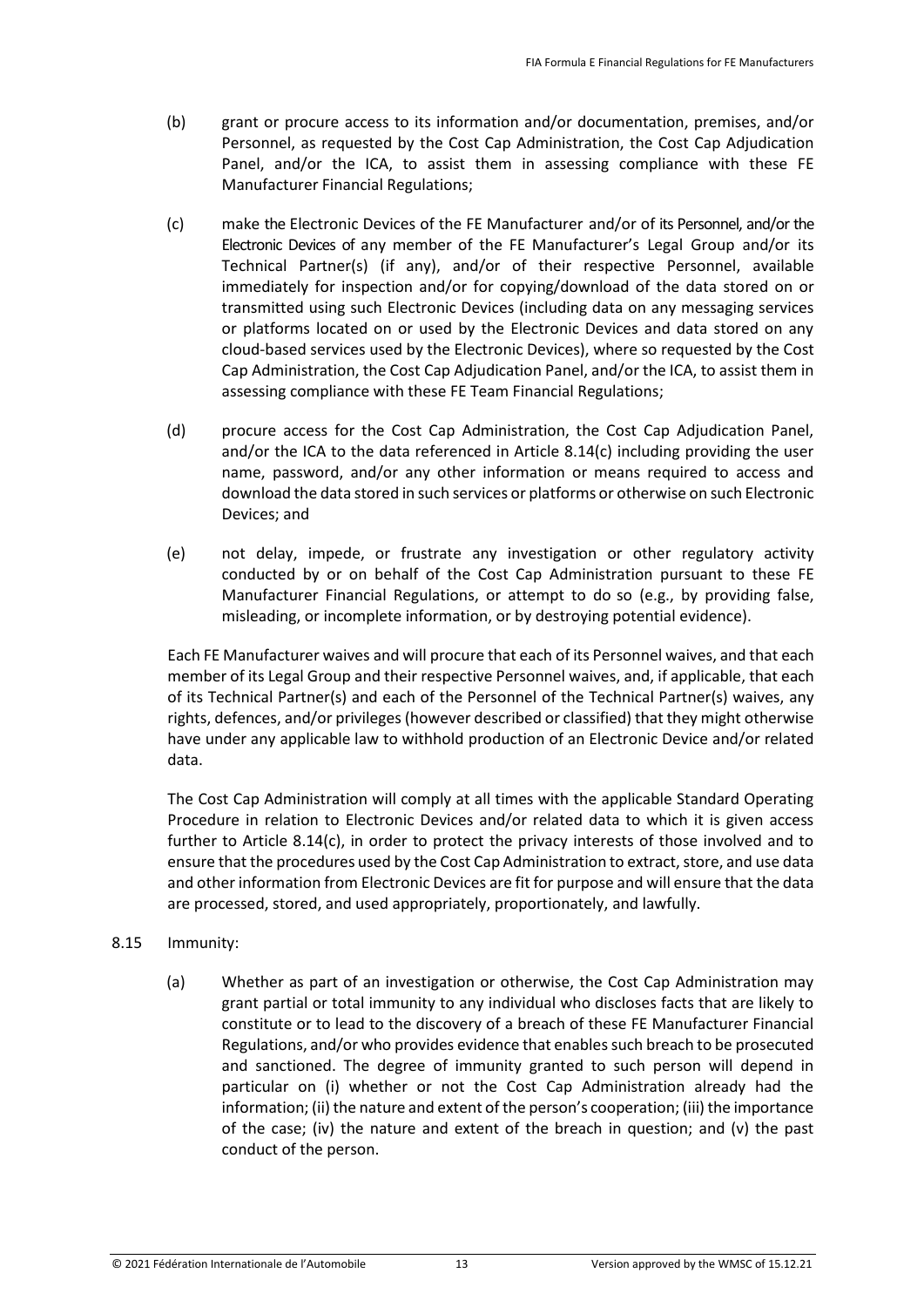- (b) Any grant of immunity must (i) be set out in writing; (ii) be signed by the Cost Cap Administration and by the person benefiting from the immunity; (iii) specify the nature and extent of the immunity granted; and (iv) set out the sanctions that the FIA will not impose against the person benefiting from the immunity.
- (c) Any immunity granted by the Cost Cap Administration, whether partial or total, is subject to the following conditions (the "**Immunity Conditions**"), which will be deemed incorporated into the document granting immunity, whether or not expressly set out therein:
	- (i) cooperating with the Cost Cap Administration, telling the whole truth, refraining from destroying, falsifying, or concealing useful information or evidence, and acting in Good Faith at all times; and
	- (ii) providing the Cost Cap Administration with genuine and complete cooperation throughout the entire investigation, including providing testimony in accordance with any request and in any form required by the Cost Cap Administration, and replying to any questions of the Cost Cap Administration without delay.
- (d) Where good reason exists, the person benefiting from immunity may be permitted by the Cost Control Adjudication Panel and/or the ICA to testify in a manner that safeguards their anonymity.
- (e) Provided that the person benefiting from the immunity complies with the Immunity Conditions, the immunity granted by the Cost Cap Administration is irrevocable. In the event that the person benefiting from the immunity does not comply with the Immunity Conditions, the Cost Cap Administration may ask the Cost Cap Adjudication Panel or the ICA to revoke the immunity. The Cost Cap Adjudication Panel or the ICA will issue a written decision, setting out whether or not it will revoke immunity, with reasons. That decision is not subject to appeal by any party.
- 8.16 All data, documentation, and other information gathered by or on behalf of the Cost Cap Administration during an investigation, including data from Electronic Devices, will be kept confidential by the Cost Cap Administration, and will not be disclosed to any third party, save:
	- (a) as necessary to further the investigation of and/or to bring proceedings relating to a breach of these FE Team Financial Regulations or of the International Sporting Code or of any other FIA regulations relating to the Championship; or
	- (b) as necessary to further an investigation or prosecution of non-sporting laws or regulations by other administrative, professional, or judicial authorities; or
	- (c) where such disclosure is required by applicable law.
- 8.17 Upon completion of an investigation, the Cost Cap Administration will conclude either:
	- (a) that to the best of its knowledge the FE Manufacturer and/or the Relevant Person(s) in question has complied with these FE Manufacturer Financial Regulations, in which case no further action will be taken against the FE Manufacturer and/or the Relevant Person(s) in question in respect of the matters that were the subject of the investigation unless subsequent developments so warrant; or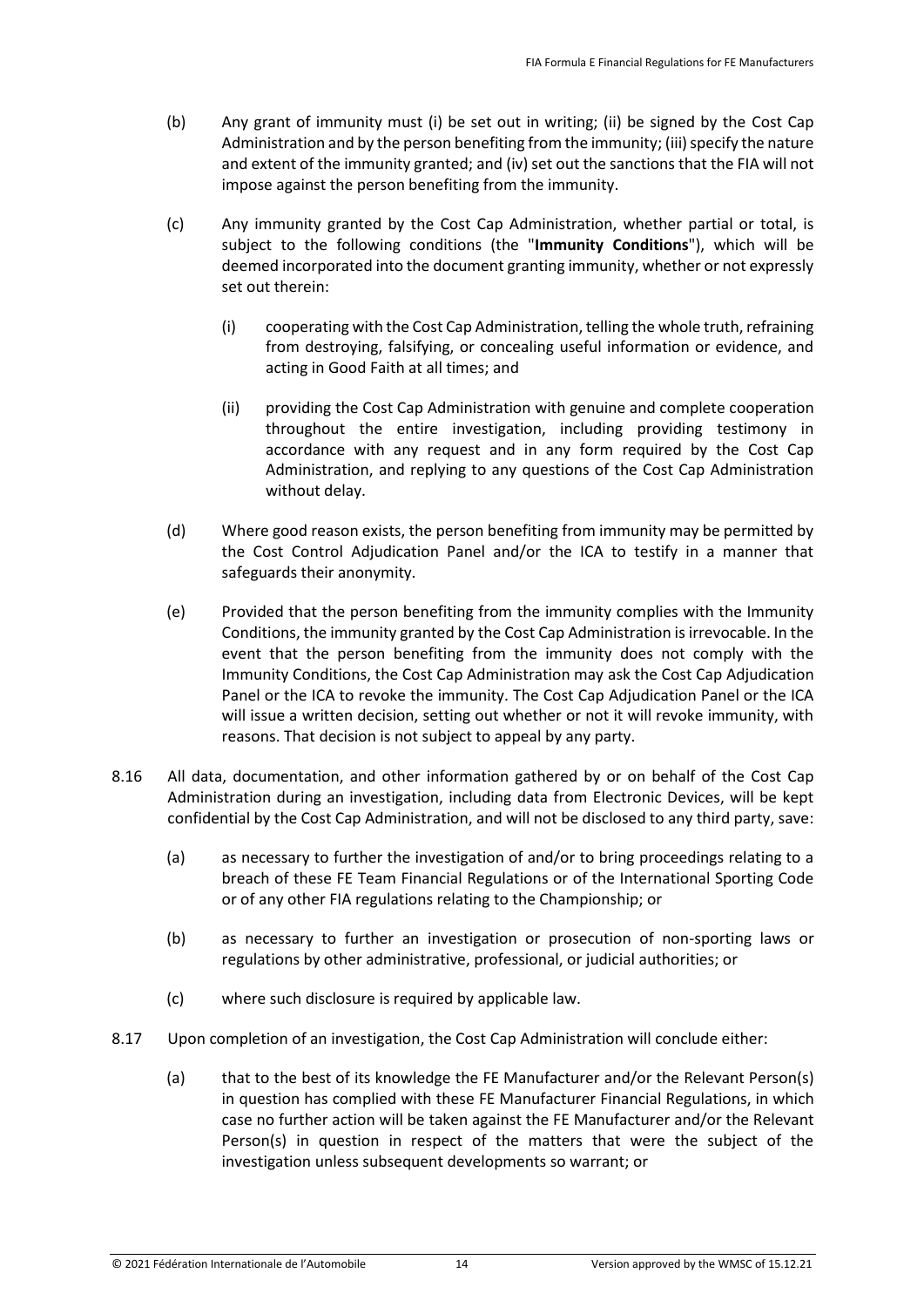- (b) that the FE Manufacturer and/or Relevant Person(s) in question has not complied with these FE Manufacturer Financial Regulations, in which case the Cost Cap Administration will either:
	- (i) (where the non-compliance is a Procedural Breach or a Minor Overspend Breach) enter into an ABA with the FE Manufacturer and/or the Relevant Person(s), pursuant to the terms of Article 8.19 et seq, if it sees fit to do so; or else
	- (ii) bring proceedings against the FE Manufacturer (and/or, where relevant, one or more Relevant Persons) for breach of these FE Manufacturer Financial Regulations, and refer the case to the Cost Cap Adjudication Panel for hearing and determination in accordance with Article 9.
- 8.18 No one has a right of appeal against any decision made by the Cost Cap Administration pursuant to Article 8.17.

# **Accepted Breach Agreement**

- 8.19 If the Cost Cap Administration determines that an FE Manufacturer has committed a Procedural Breach or a Minor Overspend Breach, the Cost Cap Administration may offer to enter into an Accepted Breach Agreement ("**ABA**") with the relevant FE Manufacturer. No one has a right of appeal in respect of a decision by the Cost Cap Administration as to whether or not to offer to enter into an ABA. The Cost Cap Administration may not enter into an ABA with an FE Manufacturer in respect of a Non-Submission Breach or a Material Overspend Breach.
- 8.20 An ABA may:
	- (a) set out certain obligations or conditions to be fulfilled or satisfied by the relevant FE Manufacturer, either within a specified timeframe or on an ongoing basis;
	- (b) provide for enhanced monitoring procedures to be put in place in respect of the FE Manufacturer;
	- (c) impose any Financial Penalty or Minor Sporting Penalties that would be available to the Cost Cap Adjudication Panel in respect of the relevant type of breach, save that the Cost Cap Administration may not impose the Minor Sporting Penalties specified in Article 10.1(b)(ii), 10.1(b)(iii) and 10.1(b)(vi); and/or
	- (d) require the FE Manufacturer to bear the reasonable costs incurred by the Cost Cap Administration in connection with the investigation into the FE Manufacturer's compliance with these FE Manufacturer Financial Regulations and/or the preparation of the ABA.
- 8.21 The Cost Cap Administration may only enter into an ABA where the relevant FE Manufacturer:
	- (a) acknowledges that it has breached these FE Manufacturer Financial Regulations and has provided full disclosure in respect of such breach(es);
	- (b) accepts the sanction(s) and/or enhanced monitoring procedures imposed;
	- (c) agrees to bear the costs detailed in the ABA; and
	- (d) waives its right to appeal or otherwise challenge the ABA.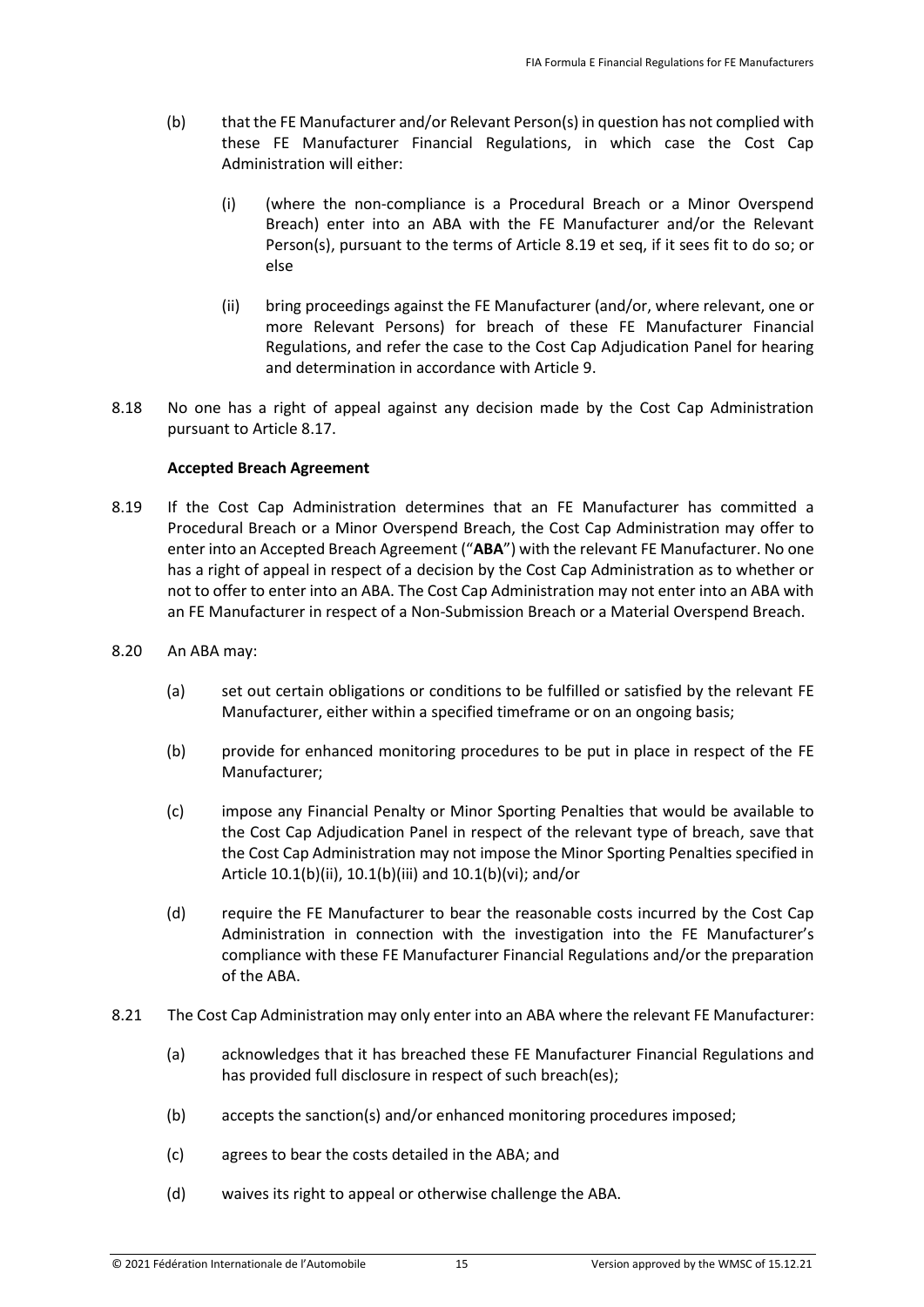- 8.22 If the offer of an ABA is accepted, the Cost Cap Administration will oversee the implementation of, and monitor compliance with, the terms of the ABA. If the FE Manufacturer fails to comply with any of the terms of the ABA, the Cost Cap Administration may bring proceedings against that FE Manufacturer for such non-compliance (which will be treated as a Procedural Breach) and refer the case to the Cost Cap Adjudication Panel for hearing and determination in accordance with the provisions of Article 9.
- 8.23 The Cost Cap Administration will publish a summary of the terms of the ABA, detailing the breach(es), any sanctions, and any enhanced monitoring procedures, but not disclosing any Confidential Information.
- 8.24 Nothing in the ABA may be construed or will be deemed to vary or impact in any way the FE Manufacturer's ongoing obligation to comply in full with these FE Manufacturer Financial Regulations.
- 8.25 Articles 8.19 to 8.24 (inclusive) apply *mutatis mutandis* where a Relevant Person breaches these FE Manufacturer Financial Regulations, save that the Cost Cap Administration may waive the costs requirement in respect of a Relevant Person.

# **Referral to Cost Cap Adjudication Panel/limitation period**

- 8.26 The Cost Cap Administration will refer a case to the Cost Cap Adjudication Panel for hearing and determination in accordance with the provisions of Article 9 in the following circumstances:
	- (a) where the Cost Cap Administration asserts that the FE Manufacturer has committed a Procedural Breach and/or a Minor Overspend Breach, and decides not to offer an ABA, or an ABA has been offered but not accepted;
	- (b) where the Cost Cap Administration asserts that the FE Manufacturer has committed a Non-Submission Breach or a Material Overspend Breach;
	- (c) where an FE Manufacturer has entered into an ABA but the Cost Cap Administration asserts that the FE Manufacturer has failed to comply with the terms of such ABA; or
	- (d) where the Cost Cap Administration asserts that a Relevant Person has breached these FE Manufacturer Financial Regulations, and decides not to offer an ABA, or an ABA has been offered but not accepted; and/or
	- (e) where a Relevant Person has entered into an ABA but the Cost Cap Administration asserts that the Relevant Person has failed to comply with the terms of such ABA.
- 8.27 The referral is made by the Cost Cap Administration sending a formal notice to the Cost Cap Adjudication Panel, copied to the FE Manufacturer and/or Relevant Person(s) in question, specifying the breach(es) that they are asserted to have committed, setting out the facts on which that assertion is based, and setting out the consequences that the Cost Cap Administration considers should be imposed if such breach(es) are admitted or established to the satisfaction of the Cost Cap Adjudication Panel. The FE Manufacturer and/or Relevant Person(s) must respond to that notice by the deadline specified therein or ordered by the Cost Cap Adjudication Panel, specifying (a) to what extent they admit or deny the asserted breach(es); (b) to what extent they admit or deny the facts on which the assertion is based; and (c) any defences that they advance to the asserted breach(es), together with a summary of the facts on which such defences are based. The response must be sent to the Cost Cap Adjudication Panel and copied to the Cost Cap Administration.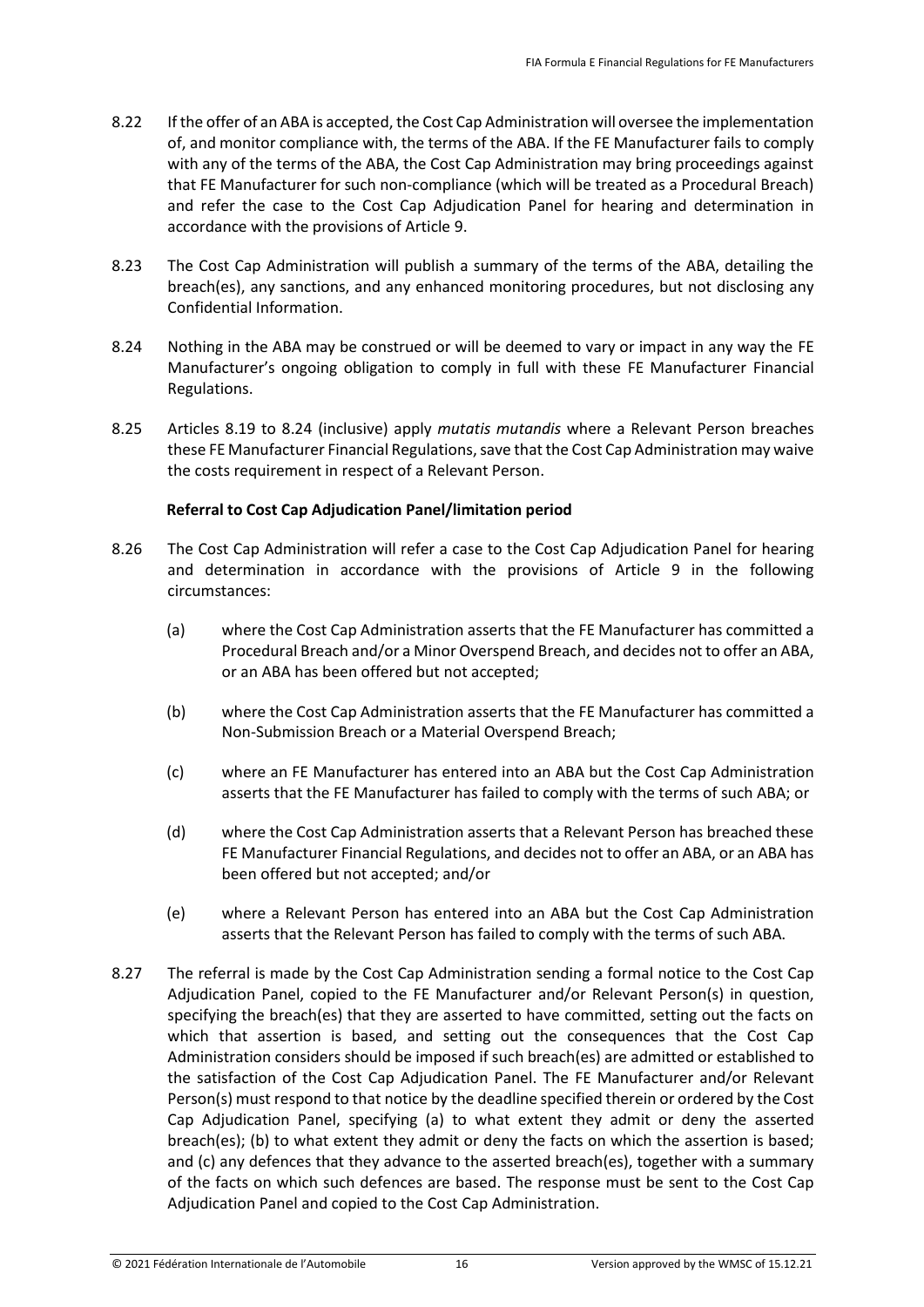- 8.28 Any proceedings for breach of these FE Manufacturer Financial Regulations must be referred to the Cost Cap Adjudication Panel no more than five years after the later of:
	- (a) the Reporting Deadline for the Reporting Period in which the breach is alleged to have occurred (and if the breach continued over a period of time, it will be deemed to have occurred, for these purposes, on the last day of that period of time; and
	- (b) the date on which the Cost Cap Administration learned of the acts or omissions on which the allegation of breach is based, where the Cost Cap Administration proves that the FE Manufacturer and/or the Relevant Person in question actively concealed those acts or omissions.
- 8.29 Where an FE Manufacturer or Relevant Person that is the subject of proceedings for breach of these FE Manufacturer Financial Regulations proves that the matter was referred to the Cost Cap Adjudication Panel after expiry of the five-year limitations period referred to in Article 8.28, the proceedings will be dismissed without consideration of the merits.

## <span id="page-16-0"></span>**9. THE COST CAP ADJUDICATION PANEL**

## **Composition of the Cost Cap Adjudication Panel generally**

- 9.1 The Cost Cap Adjudication Panel will hear and determine cases of asserted breach of these FE Manufacturer Financial Regulations that are referred to it by the Cost Cap Administration in accordance with Article 8.27.
- 9.2 The Cost Cap Adjudication Panel will comprise a minimum of six and a maximum of twelve independent judges (the "**Judges**") elected by the FIA General Assembly in accordance with the FIA Statutes.
- 9.3 Every two years the Judges will elect from amongst their number a President (the "**President of the Cost Cap Adjudication Panel**") and a Vice-President of the Cost Cap Adjudication Panel.
- 9.4 In case of impediment, the President of the Cost Cap Adjudication Panel will be replaced by the Vice-President.
- 9.5 Each Judge's mandate will take effect on 1 January following their election. Each Judge will serve a four-year term, which will be capable of renewal twice, subject to the transitory provisions specified in the FIA Statutes.
- 9.6 If a seat becomes vacant for whatever reason and as a result in the number of serving Judges falls below six, the General Assembly will elect a replacement for the remainder of the term.

## **Composition of the Cost Cap Adjudication Panel in a particular case**

9.7 Following a referral of a case by the Cost Cap Administration further to Article 8.27, the President of the Cost Cap Adjudication Panel will appoint a judging panel to hear and determine the case in accordance with this Article 9. The judging panel will comprise at least three Judges. The President of the Cost Cap Adjudication Panel will specify one of those Judges to act as the President of the judging panel for that case (the "**President of the Hearing**"). Where cases are referred against more than one party (FE Manufacturer and/or Relevant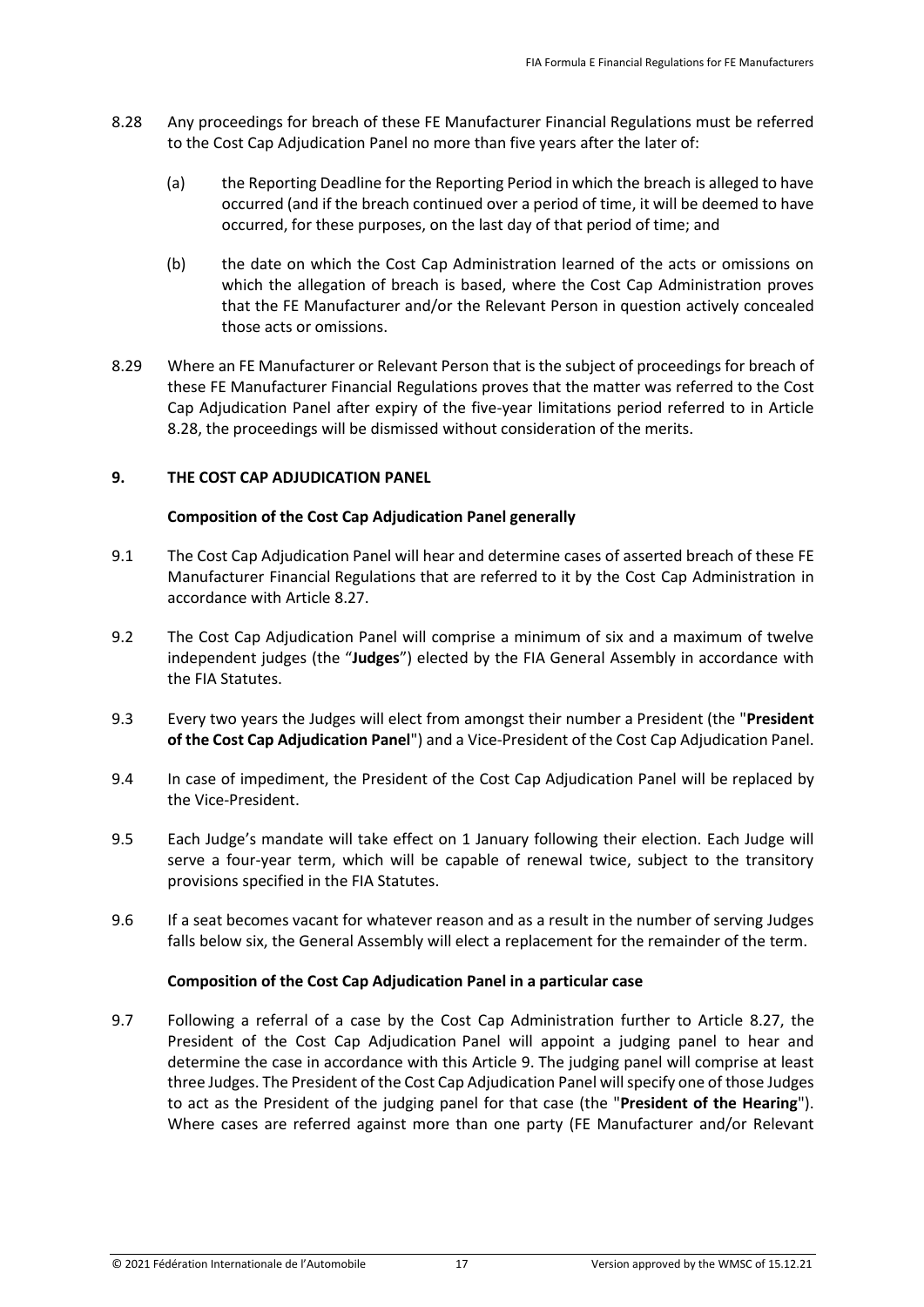Persons) arising out of the same facts and circumstances, they will be consolidated to be heard together before the same judging panel.

- 9.8 The members of the judging panel must be independent and impartial, and have no conflict of interest (as defined in the FIA Code of Ethics) in respect of the case in question. In cases of doubt, the President of the Cost Cap Adjudication Panel (or, if the President is implicated in the alleged conflict, the Vice‐President) will determine whether or not a Judge is independent or impartial or has a conflict of interest. They will not be required to explain their decision.
- 9.9 If a member of the relevant judging panel is or becomes unable, unwilling, or unfit to hear the matter (whether because of a lack of independence or impartiality or a conflict of interest, as described in Article 9.8, or otherwise), the President of the Cost Cap Adjudication Panel may appoint a replacement member to the judging panel.

## **Hearings before the Cost Cap Adjudication Panel**

- 9.10 The President of the Hearing will be responsible for the conduct of the case, including verifying the regularity of the proceedings, ensuring that the rights of the Parties are respected (including their right to confidentiality), keeping order during the hearing, and arranging for the drafting of the decision (which will be authenticated by his/her signature) as well as its notification to the Parties and its publication.
- 9.11 Those present at the hearing may include:
	- (a) the parties to the proceedings (together the "**Parties**" and each a "**Party**"), namely:
		- (i) the FIA (as the body responsible for enforcement of these FE Manufacturer Financial Regulations); and
		- (ii) the relevant FE Manufacturer and/or Relevant Person (each, a "**Respondent**", and together the "**Respondents**");
	- (b) the legal representatives of the FIA and the Respondent(s);
	- (c) any Witnesses, as permitted under this Article 9;
	- (d) any third party observer(s), as permitted pursuant to Article 9.12; and
	- (e) representatives of the Primary Team and/or any Additional Team(s), where the FIA is asking the Cost Cap Adjudication Panel to impose or the Cost Cap Adjudication Panel is considering *sua sponte* imposing deduction of points of such teams and/or their drivers and/or restrictions on the Testing that such teams may conduct, and/or suspension or exclusion of such teams from a Competition or the Championship. At the direction of the President of the Hearing, those representatives may make submissions in response to the FIA's submissions in respect of such penalties.
- 9.12 Third parties may only attend the hearing with the permission of the President of the Hearing, which s/he may grant or deny in his/her sole discretion. If permission is granted, the third party may attend the hearing in an observer capacity only. The third party may not make submissions, present evidence, or question Witnesses.
- 9.13 The President of the Hearing may permit any person who is entitled or permitted to be present at the hearing to attend the hearing via videoconference or other virtual means.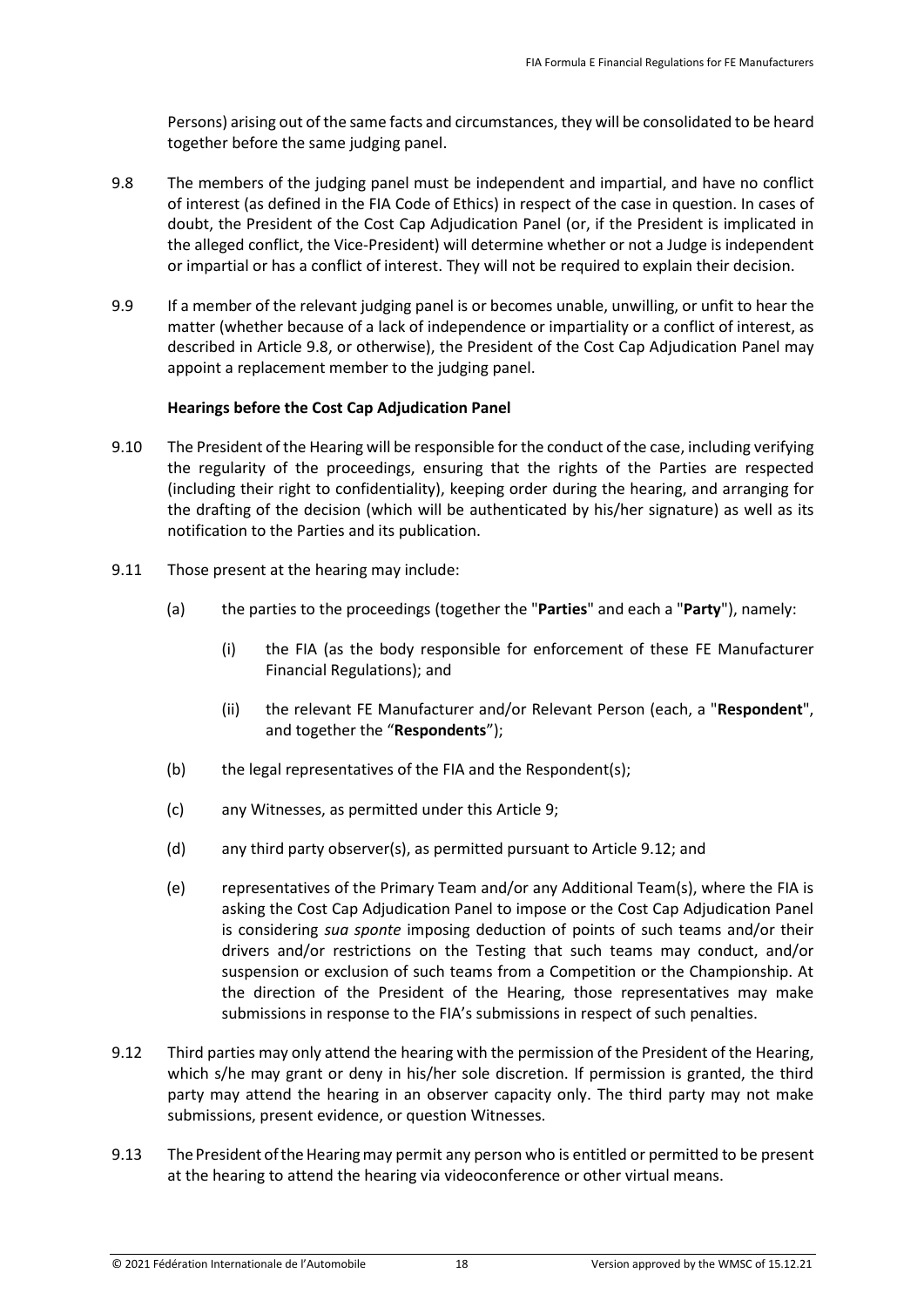- 9.14 The Cost Cap Adjudication Panel may at any time make public the fact and date of the hearing. It will publish the final decision of the judging panel resolving the proceedings in accordance with Article 9.29. Persons referred to in the decision have no right of legal action against the FIA or against any person publishing the decision for damages resulting from such publication. Save as set out in the first two sentences of this Article 9.14, the proceedings will be confidential, and no Party may disclose any facts or other information (including Confidential Information) relating to the proceedings either before, during, or after the proceedings.
- 9.15 At the hearing, the person asserting the claim or fact in issue has the burden of proving the claim or fact on the balance of probabilities, i.e., the person must satisfy the judging panel that the claim or fact asserted is more likely than not to be true.
- 9.16 Rules regarding the admissibility of evidence that may apply in judicial proceedings do not apply in proceedings before the Cost Cap Adjudication Panel. Instead, claims and facts may be established by any reliable means, including admissions, Witness testimony, documentary evidence, and data downloaded from Electronic Devices. Evidence offered by the FIA that was obtained by illegal means may be admitted if the judging panel is satisfied that (1) the FIA was not itself involved in such illegality and (2) the public interest in exposing the wrongdoing in issue outweighs the interest of the Respondent(s) in not having illegally obtained evidence used against them.
- 9.17 Unless otherwise stated:
	- (a) liability for compliance with these FE Manufacturer Financial Regulations is strict, i.e. the FIA is not required to prove that the Respondent(s) committed the alleged breach intentionally, recklessly, negligently, or even knowingly; and
	- (b) any attempt to breach these FE Manufacturer Financial Regulations, and any agreement to act in a manner that would culminate in a breach of these FE Manufacturer Financial Regulations, will be treated (and will be punishable) as if the attempted or agreed breach had occurred, whether or not the attempt or agreement actually resulted in a breach.
- 9.18 The FIA and the Respondent(s) may submit written evidence from their respective Witness(es) to the Cost Cap Adjudication Panel within the prescribed timeframes. If the President of the Hearing considers the evidence to be relevant, s/he may invite such Witness(es) to attend the hearing in order to answer any questions from the President of the Hearing, and/or the judging panel, and/or the FIA and/or the Respondent(s). Any Witness invited to attend will not be authorised to present evidence on any issue that has not been addressed in their written evidence, unless (exceptionally) permission is granted by the President of the Hearing. Requests for the hearing of Witnesses may be refused by the President of the Hearing if s/he considers the request to be frivolous, vexatious, excessive, and/or unnecessary.
- 9.19 The President of the Hearing will also invite the FIA and the Respondent(s) to set out their respective arguments, where appropriate without the Witnesses being present.
- 9.20 In addition to hearing from the FIA, the Respondent(s), and their respective Witnesses, the President of the Hearing may decide to hear from any other Witness, if s/he considers that fairness to the FIA or the Respondent(s) requires it, or that it would assist the judging panel.
- 9.21 After a Witness has made his/her statement, the President of the Hearing may direct that Witness to remain in the courtroom and/or not to speak to any other Witness.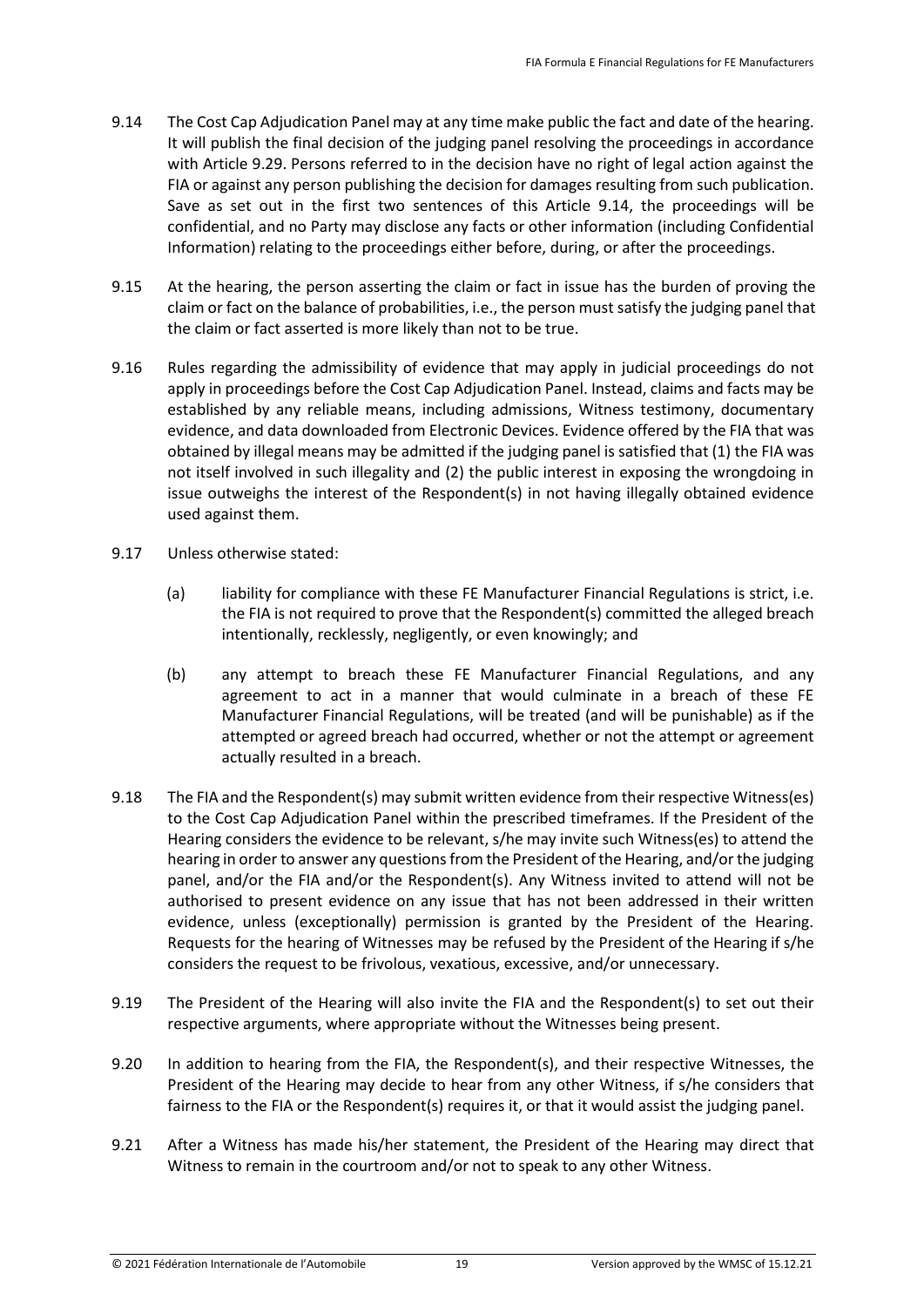- 9.22 At any point during the hearing, the judging panel may decide, after hearing the Parties but before making a final decision:
	- (a) to request further information; or
	- (b) to postpone proceedings to a later hearing, in particular in order to hear Witnesses.
- 9.23 Where a Party or a Witness for a Party, without reasonable excuse:
	- (a) refuses to produce any document or other information requested by the Cost Cap Administration or the Cost Cap Adjudication Panel/judging panel or the ICA (as applicable);
	- (b) refuses or fails to appear at a hearing to answer questions; or
	- (c) appears at a hearing but refuses or fails to respond to any question put to them by or with the permission of the judging panel or ICA (as applicable),

the judging panel or ICA (as applicable) may infer that the document or other information or answer(s) (as applicable) would be adverse to the interests of that Party.

- 9.24 Once all of the evidence has been received, the President of the Hearing will invite each of the FIA and (after the FIA) the Respondent(s) to make their closing statements.
- 9.25 After the closing statements, the hearing will be declared closed and no further submissions or evidence will be permitted, unless requested by the judging panel in accordance with Article 9.27.
- 9.26 After the close of the hearing, the President of the Hearing will announce the likely time and date when the decision will be pronounced.
- 9.27 The judging panel may decide to re-open the hearing at any point in its deliberation, for instance if it becomes aware of any new fact. In this case, each of the FIA and the Respondent(s) will be informed of the re-opening of the hearing.

## **Decision**

- 9.28 Following the close of the hearing, the judging panel will make its decision, which will:
	- (a) be reached unanimously or else by a majority vote with each member of the judging panel having one vote, and in the event of a deadlock the President of the Hearing having a further casting vote;
	- (b) be in writing, in English;
	- (c) state the reasons for its decision;
	- (d) be notified to each Party;
	- (e) where the Respondent is found to have breached these FE Manufacturer Financial Regulations, specify:
		- (i) the sanction(s) imposed (determined in accordance with Article 10 or Article 11, as applicable); and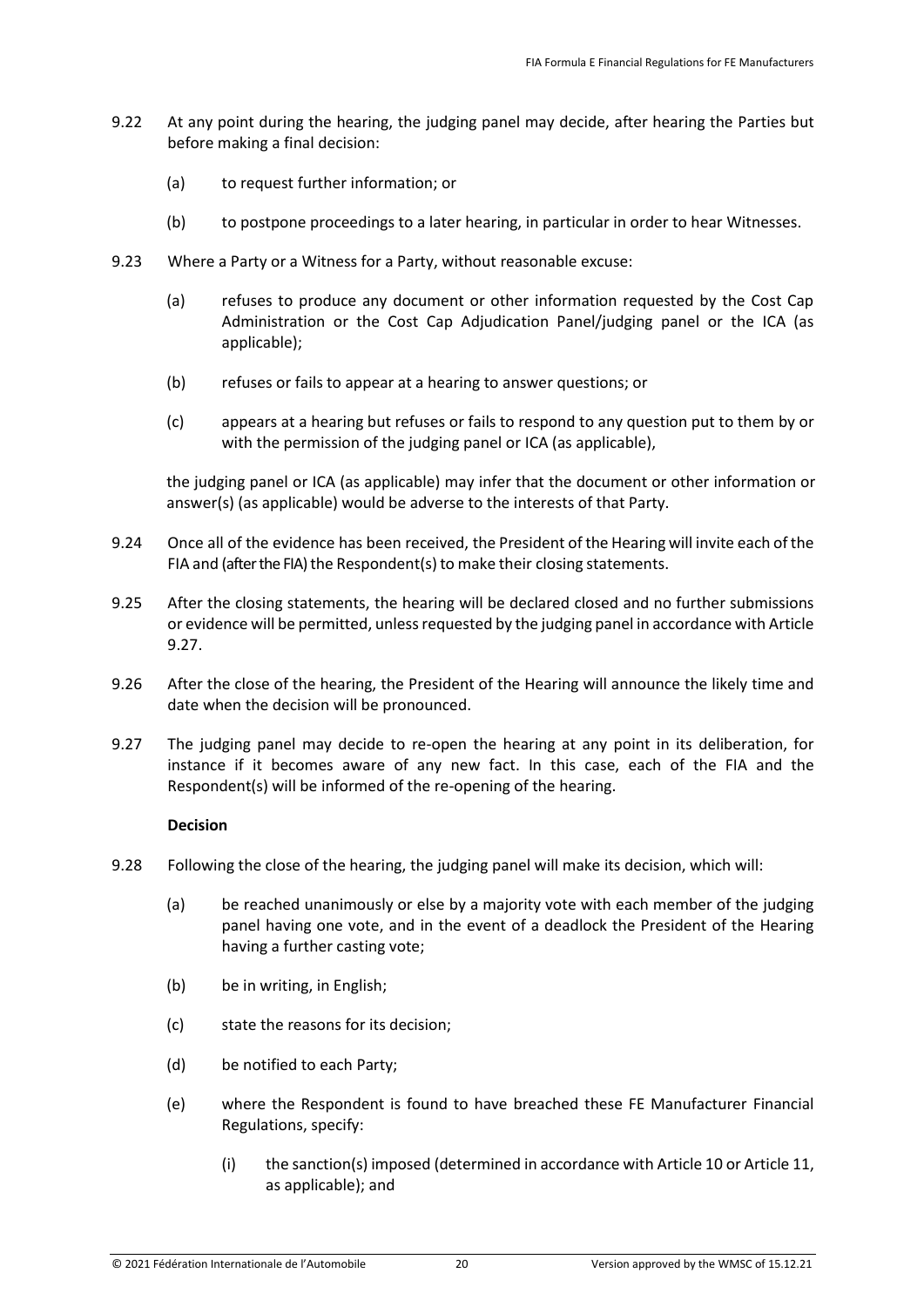- (ii) the costs to be borne by the Respondent (including a Respondent who is a Relevant Person, if the Cost Cap Adjudication Panel sees fit), which will be calculated by reference to the reasonable costs incurred by the Cost Cap Administration and the Cost Cap Adjudication Panel in connection with any investigation and/or the hearing before the Cost Cap Adjudication Panel. In the event that the reasonableness of the costs incurred by the Cost Cap Administration is disputed, the judging panel will determine them; and
- (f) where the Respondent is not found to have breached these FE Team Financial Regulations, not order the Respondent to pay any of the costs incurred by the Cost Cap Administration and the Cost Cap Adjudication Panel, and not order the FIA to pay any of the costs incurred by the Respondent unless the judging panel considers that the case was brought maliciously or grossly negligently.
- 9.29 The Cost Cap Adjudication Panel will publish the full reasoned decision of the judging panel, but only after redacting any Confidential Information contained in the decision.
- 9.30 If, within three months of the date of notification of a decision by the Cost Cap Adjudication Panel to the Parties, any important new evidence is discovered that was unknown during the hearing before the judging panel and that could cause the judging panel to modify its decision, the Party discovering it must notify it to the judging panel. Within three months of such notification, the judging panel may choose to re-examine its decision, following a process that respects both the rights of the Parties and the terms of these FE Manufacturer Financial Regulations.

# <span id="page-20-0"></span>**10. BREACHES AND SANCTIONS APPLICABLE TO FE MANUFACTURERS**

# **Sanctions**

- 10.1 The following sanctions may be imposed on an FE Manufacturer for breach of these FE Manufacturer Financial Regulations:
	- (a) a "**Financial Penalty**", meaning a fine of an amount to be determined on a case by case basis, based on the nature, extent, and/or effect of the breach in question; and/or
	- (b) a "**Minor Sporting Penalty**", meaning one or more of the following:
		- (i) a public reprimand;
		- (ii) deduction of Championship points awarded to the Primary Team and/or the Additional Team(s) for the Championship(s) that took place within the Reporting Period(s) of the breach or for any subsequent Championship(s);
		- (iii) deduction of Championship points awarded to the FE Drivers of the Primary Team and/or the Additional Team(s) for the Championship(s) that took place within the Reporting Period(s) of the breach or for any subsequent Championship(s);
		- (iv) suspension of the FE Manufacturer and/or the Primary Team and/or the Additional Team(s) from one or more stages of any Competition(s), other than the race itself;
		- (v) restrictions on the ability of the FE Manufacturer and/or the Primary Team and/or the Additional Team(s) to conduct Testing; and/or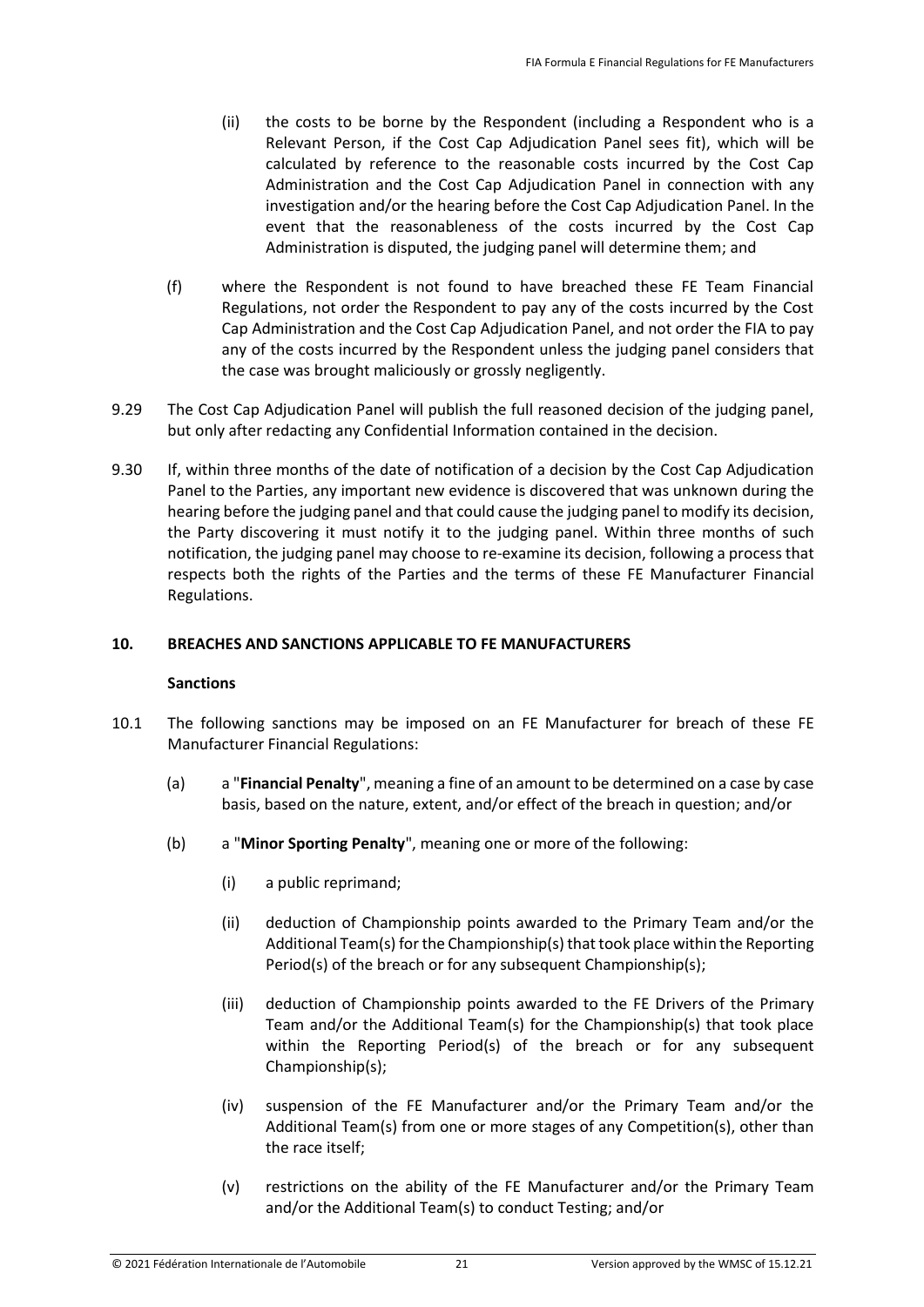- (vi) reduction of the Cost Cap for the FE Manufacturer in question for a specified period, provided that such reduction may only be applied with respect to (one or more) Assessment Periods that post-date the date of imposition of the sanction;
- (c) a "**Material Sporting Penalty**", meaning one or more of the following:
	- (i) deduction of Championship points awarded to the Primary Team and/or the Additional FE Team(s) for the Championship(s) that took place within the Reporting Period(s) of the breach and/or for any subsequent Championship(s);
	- (ii) deduction of Championship points awarded to the FE Drivers of the Primary Team and/or the Additional Team(s) for the Championship(s) that took place within the Reporting Period(s) of the breach and/or for any subsequent Championship(s);
	- (iii) restrictions on the ability of the FE Manufacturer and/or the Primary Team and/or the Additional Team(s) to conduct Testing;
	- (iv) suspension of the Primary Team and/or the Additional Team(s) from one or more stages of any Competition(s), other than the race itself;
	- (v) suspension of the Primary Team and/or the Additional Team(s) from an entire Competition (or Competitions), including the race itself;
	- (vi) exclusion of the FE Manufacturer and/or the Primary Team and/or the Additional Team(s) from the Championship for a specified period; and/or
	- (vii) reduction of the Cost Cap for the FE Manufacturer in question for a specified period, provided that such reduction may only be applied with respect to (one or more) Assessment Periods that post-date the date of imposition of the sanction.

## **Enhanced monitoring**

10.2 In addition to the sanctions listed in Article 10.1, the Cost Cap Adjudication Panel may impose enhanced monitoring requirements in respect of an FE Manufacturer.

## **Suspension of sanctions**

10.3 The Cost Cap Adjudication Panel may suspend the application of any sanction, in whole or in part, for a specified period or indefinitely, subject to compliance by the FE Manufacturer and/or the Relevant Person (as applicable) with specified conditions.

## **Procedural Breach**

- 10.4 A "**Procedural Breach**" arises when an FE Manufacturer breaches a procedural aspect of these FE Manufacturer Financial Regulations (including any Determination), except that a Non-Submission Breach does not constitute a Procedural Breach. Examples of Procedural Breaches include:
	- (a) failing to comply with the requirements in respect of Declarations pursuant to Article 3.1;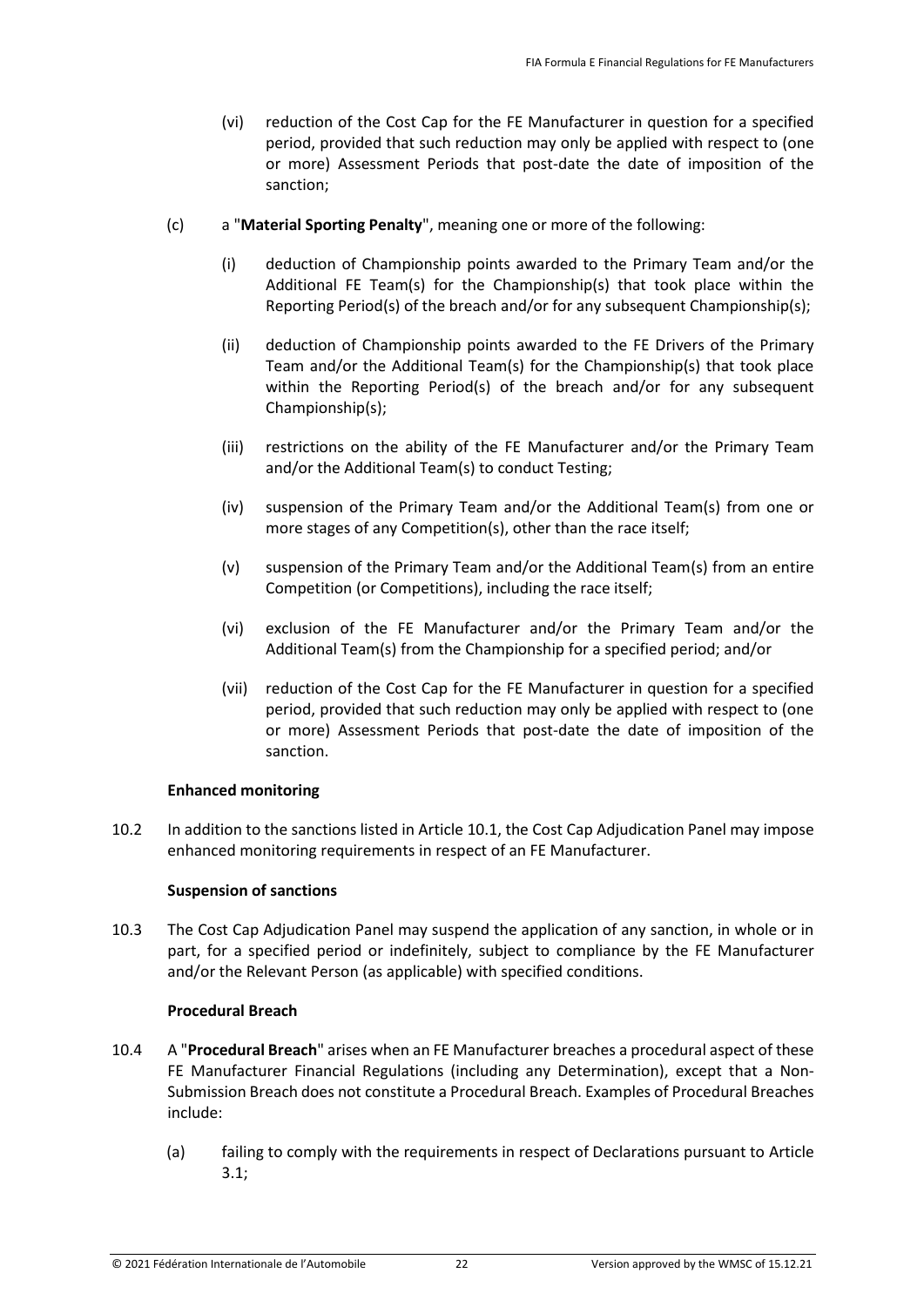- (b) failing to provide access to information and/or documentation, premises and/or individuals as the Cost Cap Administration may require pursuant to Article 8.6;
- (c) failing to comply with the obligations in respect of an investigation pursuant to Article 8.14;
- (d) failing to submit information or documentation required by any Determination by the applicable deadline included in that Determination;
- (e) making a Late Submission;
- (f) failing to comply with the terms of an ABA; or
- (g) submitting Reporting Documentation that is inaccurate, incomplete, or misleading.
- 10.5 Where the Cost Cap Adjudication Panel determines that an FE Manufacturer has committed a Procedural Breach:
	- (a) the Cost Cap Adjudication Panel will impose a Financial Penalty, unless it determines that sufficient mitigating factors exist to justify not doing so; and
	- (b) where the Cost Cap Adjudication Panel determines that there are sufficient aggravating factors, it will impose one or more Minor Sporting Penalties in addition to (or in lieu of) the Financial Penalty; and
	- (c) where the Procedural Breach has made it impossible to determine whether or not the Respondent has committed a Minor Overspend Breach and/or a Material Overspend Breach, the Cost Cap Adjudication Panel may impose one or more of the sanctions that it would have had discretion to impose if such Minor Overspend Breach or Material Overspend Breach (as applicable) had been proved, either in addition to or in lieu of the Financial Penalty.

# **Late Submissions and Non-Submission**

- 10.6 In the event that an FE Manufacturer does not submit the Reporting Documentation by the Reporting Deadline (a "**Late Submission**"), the Cost Cap Administration will issue a late submission notice ("**Late Submission Notice**") to the FE Manufacturer (the "**Late Submitting Manufacturer**"). A Late Submission constitutes a Procedural Breach.
- 10.7 Within 48 hours of receipt of the Late Submission Notice, the Late Submitting Manufacturer must provide the Cost Cap Administration with a written explanation of the reasons for its Late Submission. If satisfied with that explanation, the Cost Cap Administration may grant the Late Submitting Manufacturer an extension to the Reporting Deadline (the "**Extended Reporting Deadline**").
- 10.8 In the event that a Late Submitting Manufacturer:
	- (a) does not provide a written response to a Late Submission Notice within the specified time;
	- (b) provides a written response to a Late Submission Notice within the specified time but such response is deemed unsatisfactory by the Cost Cap Administration; or
	- (c) does not submit the Reporting Documentation by the Extended Reporting Deadline,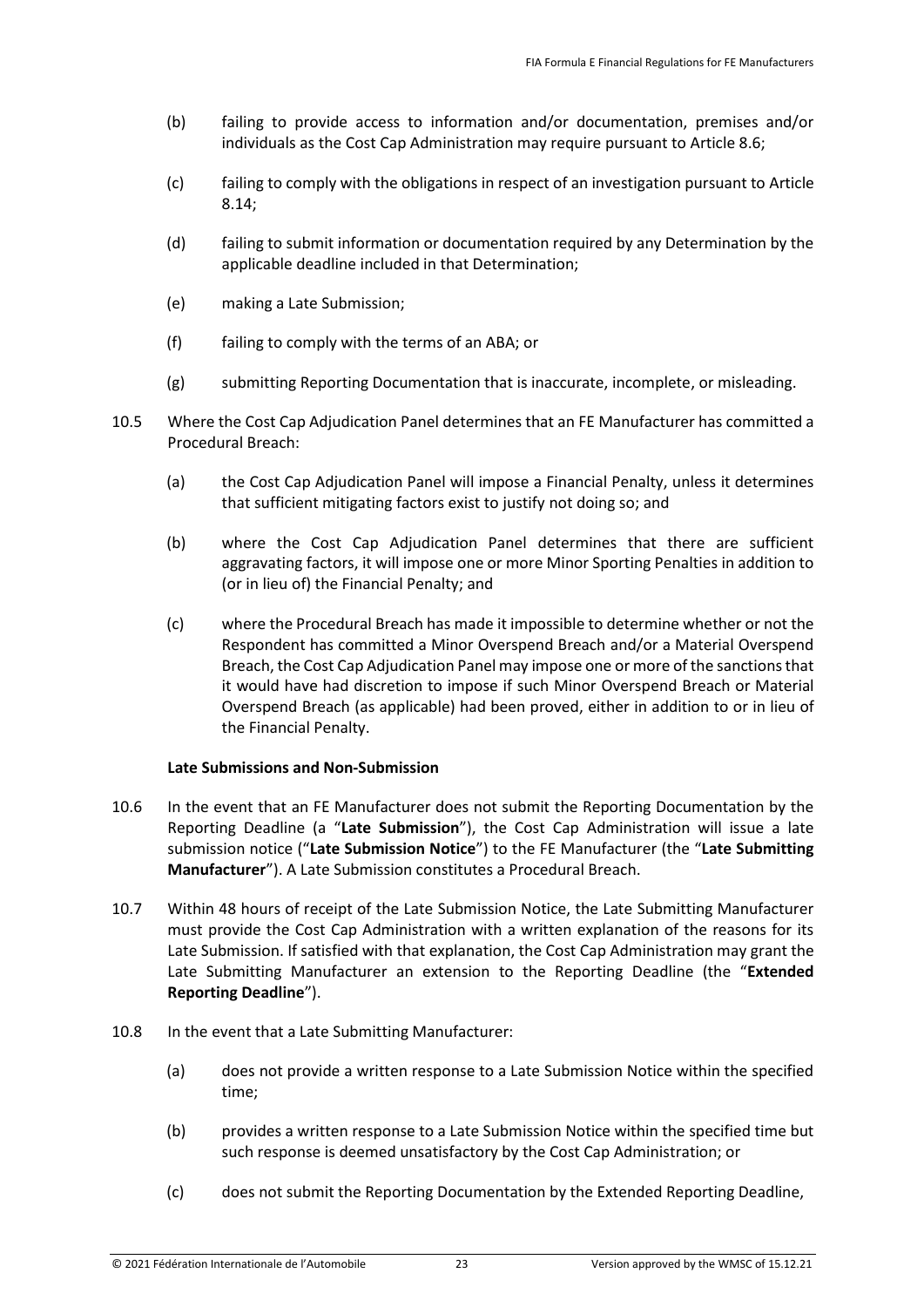the Late Submitting Manufacturer will have committed a **"Non-Submission Breach"**.

#### **Minor Overspend Breach**

- 10.9 A "**Minor Overspend Breach**" arises when the FE Manufacturer's aggregate Relevant Costs for an Assessment Period exceed the Cost Cap by less than 5%.
- 10.10 Where the Cost Cap Adjudication Panel determines that an FE Manufacturer has committed a Minor Overspend Breach, the Cost Cap Adjudication Panel may impose a Financial Penalty and/or one or more Minor Sporting Penalties.

## **Non-Submission of Reporting Documentation**

10.11 Where the Cost Cap Adjudication Panel determines that an FE Manufacturer has committed a Non-Submission Breach (as per Article 10.8), the Cost Cap Adjudication Panel may impose a deduction of Championship points awarded to the Primary Team for the Championship(s) that took place within the Reporting Period(s) of the breach or for any subsequent Championship(s) (as per Article  $10.1(c)(i)$ ) and may also impose a Financial Penalty and/or other Material Sporting Penalties.

#### **Material Overspend Breach**

- 10.12 A "**Material Overspend Breach**" arises when the FE Manufacturer's aggregate Relevant Costs for the Assessment Period exceed the Cost Cap by 5% or more.
- 10.13 Where the Cost Cap Adjudication Panel determines that an FE Manufacturer has committed a Material Overspend Breach, the Cost Cap Adjudication Panel will impose a deduction of Championship points awarded to the Primary Team and/or the Additional Team(s) for the Championship(s) that took place within the Reporting Period(s) of the breach and/or for any subsequent Championship(s) (as per Article  $10.1(c)(i)$ ), and may also impose a Financial Penalty and/or any other Material Sporting Penalties.

## **Aggravating or mitigating factors**

- 10.14 In determining the sanctions appropriate for a particular case, the Cost Cap Adjudication Panel will take into account any aggravating or mitigating factors.
- 10.15 Examples of aggravating factors include:
	- (a) any element of bad faith, dishonesty, wilful concealment, or fraud;
	- (b) multiple breaches of these FE Manufacturer Financial Regulations in the Reporting Period or Assessment Period in question by the same Respondent(s);
	- (c) prior breaches of these FE Manufacturer Financial Regulations by the same Respondent(s);
	- (d) significant exceeding of the Cost Cap; and
	- (e) failure to cooperate with the Cost Cap Administration and/or the Independent Audit Firm appointed by the Cost Cap Administration and/or external legal advisors appointed by the Cost Cap Administration in the investigation and/or prosecution of the case in question.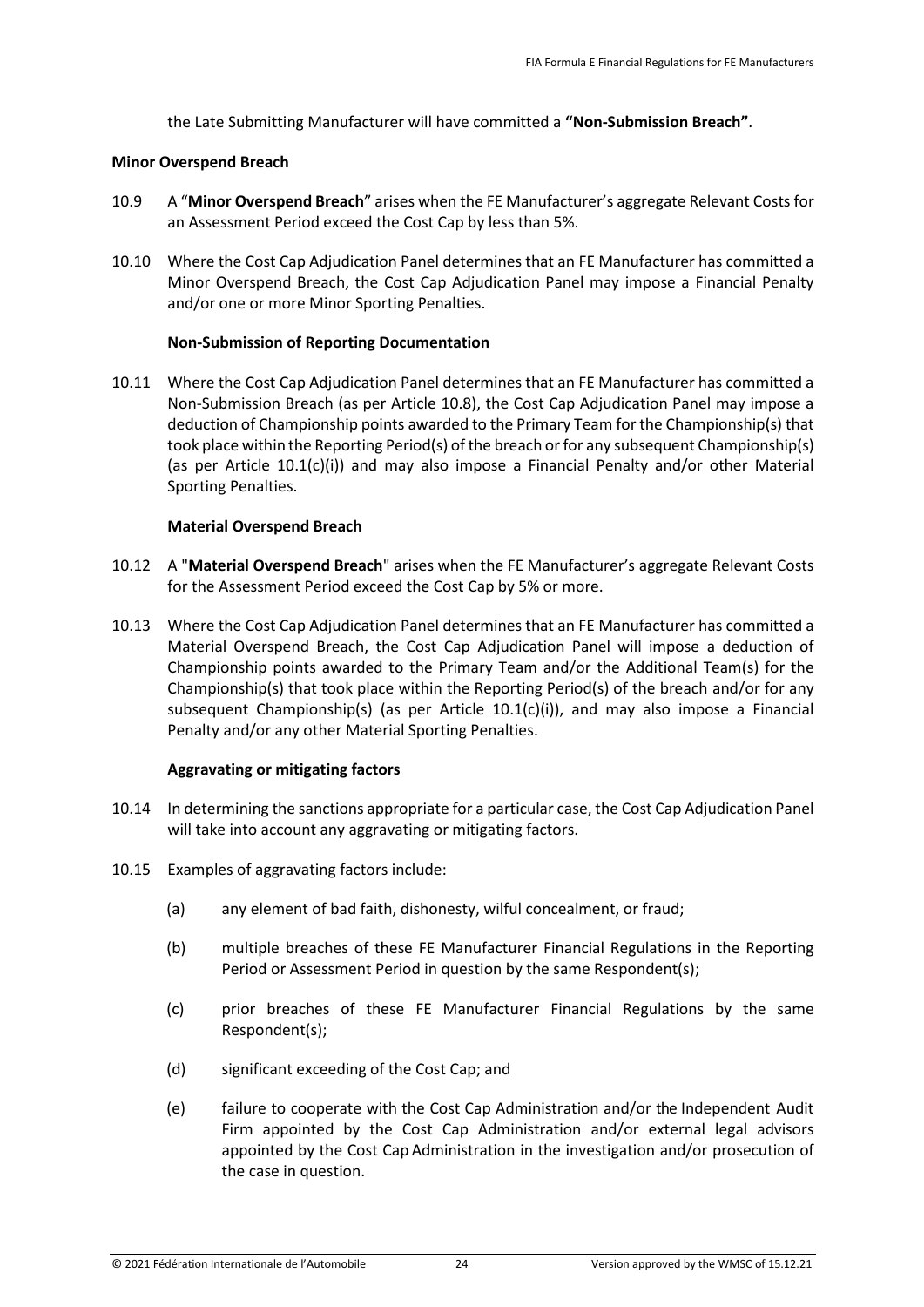- 10.16 Examples of mitigating factors include:
	- (a) the Respondent's voluntary disclosure of the breach(es) to the Cost Cap Administration before it was aware of them;
	- (b) a track record of compliance with these FE Manufacturer Financial Regulations in previous Reporting Periods or Assessment Periods;
	- (c) a Force Majeure Event that caused or contributed to the breach; and
	- (d) full and unfettered cooperation with the Cost Cap Administration and the Independent Audit Firm appointed by the Cost Cap Administration and any external legal advisors appointed by the Cost CapAdministration in the investigation and prosecution of the case in question.

## **Payment of a Financial Penalty**

- 10.17 Subject to Article 12.2, all Financial Penalties must be paid (i) within 30 days of the date of the relevant decision or (ii) or by such other deadline specified by the Cost Cap Adjudication Panel in the relevant decision (or by the Cost Cap Administration in an ABA) where an alternative payment plan is approved. If an FE Manufacturer fails to pay a Financial Penalty by the applicable deadline, the FE Cars it supplies to any FE Team(s) will automatically be declared ineligible for participation in the Championship until the fine has been paid in full.
- 10.18 Without prejudice to Article 10.17, interest will be payable by the FE Manufacturer to the FIA in respect of any Financial Penalty not paid by the due date, accruing daily on the principal amount outstanding from the due date until the date of actual payment, at a rate of 5% above the European Central Bank's main refinancing interest rate on the relevant due date.

## <span id="page-24-0"></span>**11. BREACHES AND SANCTIONS APPLICABLE TO RELEVANT PERSONS**

- 11.1 Where the Cost Cap Adjudication Panel finds that a Relevant Person has breached Article 3.2, the Cost Cap Adjudication Panel may impose a provisional suspension and/or any sanctions (other than a fine) as permitted under Article 12 of the International Sporting Code.
- 11.2 Article 10.14 to 10.16 (inclusive) relating to aggravating/mitigating factors also apply, *mutatis mutandis*, to sanctions on individuals.

# <span id="page-24-1"></span>**12. APPEALS TO THE FIA INTERNATIONAL COURT OF APPEAL**

- 12.1 Decisions of the Cost Cap Adjudication Panel under these FE Manufacturer Financial Regulations may be appealed to the ICA (a) by any Party to the proceedings that led to the decision and/or (b) by the Primary Team or Additional Team (where the Cost Cap Adjudication Panel has ordered deduction of points of such teams and/or their drivers and/or restrictions on the Testing that such teams may conduct, and/or suspension or exclusion of such teams from a Competition or the Championship). The appeal will be heard by the ICA in accordance with the relevant provisions of the FIA Judicial and Disciplinary Rules and of these FE Manufacturer Financial Regulations.
- 12.2 If a decision by the Cost Cap Adjudication Panel is appealed to the ICA, and the appeal challenges some or all of the sanctions imposed in the decision, the challenged sanctions will not be enforceable against the appellant pending the outcome of the appeal unless the ICA so orders.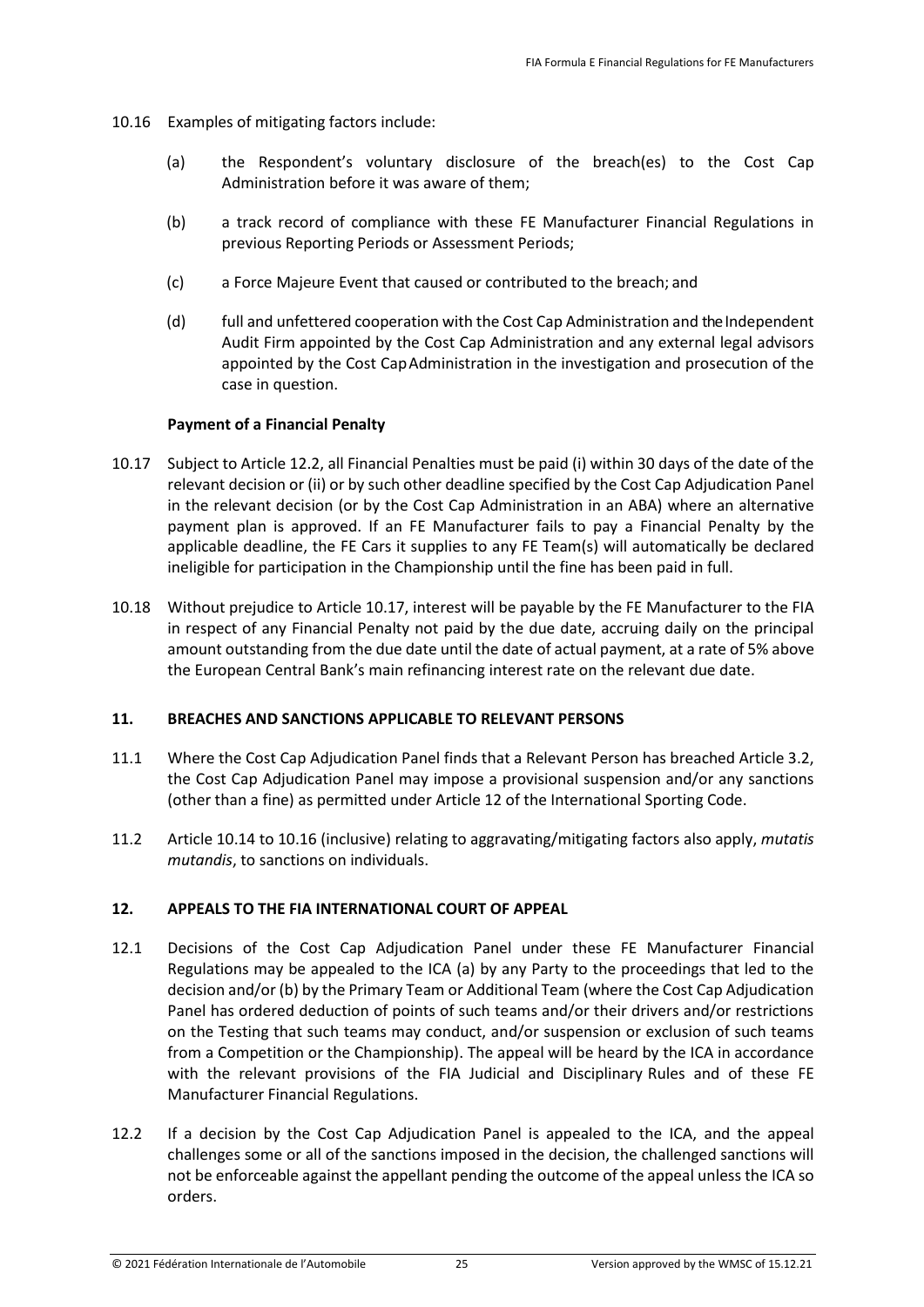## **APPENDIX: DEFINITIONS AND INTERPRETATION**

<span id="page-25-0"></span>In these FE Manufacturer Financial Regulations, the following terms have the following meanings:

"**Accepted Breach Agreement**" (or "**ABA**") means an accepted breach agreement entered into between the Cost Cap Administration and the relevant FE Manufacturer, as described in Article 8.19.

"**Additional Services**" means FE Team Activities undertaken by an FE Manufacturer at the request of an FE Team that are additional to the Mandatory Services.

"**Additional Team**" means any FE Team that is not designated as an FE Manufacturer's Primary Team but to which an FE Manufacturer supplies an FE Car.

"**Adjustment**" means an upward or downward adjustment to Reported Costs of Regulated Activities pursuant to Article 6.

"**Annual Financial Statements**" means annual financial statements that have been prepared in accordance with International Financial Reporting Standards or national accounting standards (as applicable) and when applicable have been audited by an Independent Audit Firm.

**"Applicable Rate"** means:

- (a) the Initial Applicable Rate; or (where the Cost Cap Administration so specifies)
- (b) the average of the daily exchange rates published by the European Central Bank in the 60-day range that the Cost Cap Administration decides, in its absolute discretion, and communicates to the FE Teams via a Determination no later than 31 July of the Reporting Period preceding the Reporting Period in which the Applicable Rate is to take effect.

"**Assessment Period**" means two consecutive (non-rolling) Reporting Periods, as specified by the Cost Cap Administration.

"**Associate**" means, with respect to an entity, any other entity over which that entity holds Significant Influence, but not Control or Joint Control.

"**Championship**" has the meaning set out in Article 1.1.

"**Competition**" means any Competition counting towards the Championship and registered on the Championship calendar for any year, commencing at the scheduled time for scrutineering and sporting checks and including all practice sessions and race(s), and ending either at the deadline for the lodging of a protest under the terms of the International Sporting Code or at the time when a technical or sporting check has been carried out under the terms of that Code, whichever is the later.

"**Components of an FE Car**" means all components that can be or are part of an FE Car.

"**Confidential Information**" means all confidential information relating to an FE Manufacturer and/or a member of an FE Manufacturer's Legal Group, including any information (whether written, oral, or in any other format) that would be regarded as confidential by a reasonable business person relating to the business, affairs, customers, clients, suppliers, plans, operations, processes, know-how, financial data, commercially sensitive information, designs, trade secrets or software of the FE Manufacturer and/or of any member of the FE Manufacturer's Legal Group.

"**Connected Party**" means, in relation to a FE Driver: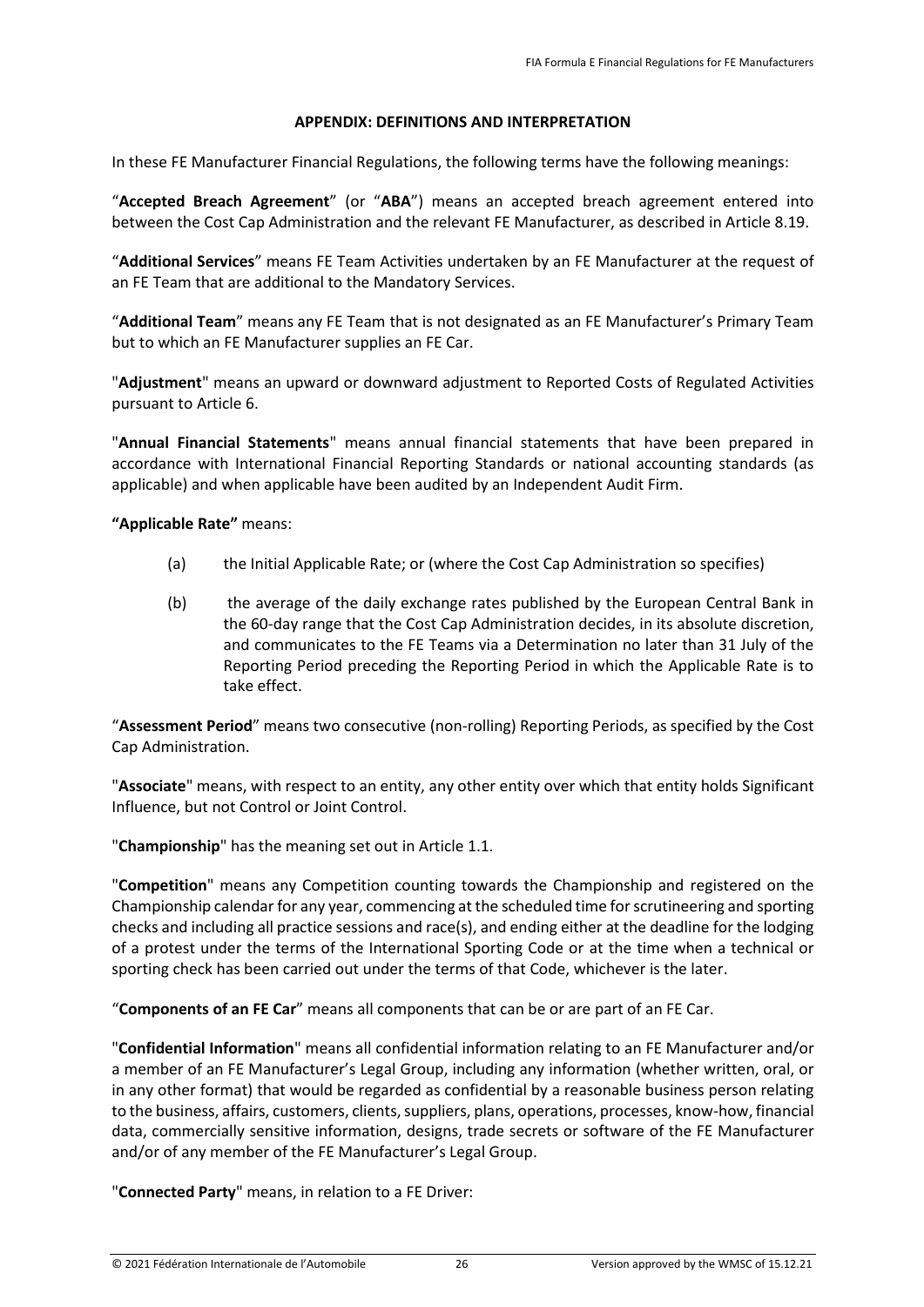- (a) any family member of such FE Driver, where family member means:
	- (i) a spouse, domestic partner or civil partner;
	- (ii) any other person with whom the FE Driver lives as partner in an enduring family relationship;
	- (iii) children or step-children of the FE Driver or of any person falling within paragraph (a)(i) of this definition;
	- (iv) any children or step-children of a person falling within paragraph (a)(ii) of this definition who live with the FE Driver and have not attained the age of 18;
	- (v) siblings;
	- (vi) parents; and
	- (vii) dependants of the FE Driver or of any person falling within paragraph (a)(i) of this definition;
- (b) any agent or representative acting on behalf of the FE Driver;
- (c) any body corporate in relation to which a FE Driver or any of the categories of person identified within paragraphs (a) and (b) of this definition is:
	- (i) beneficially entitled to 20% or more of the entire issued share capital of that body corporate; or
	- (ii) entitled to exercise or control the exercise of more than 20% of the voting power at any general meeting of that body corporate; and
- (d) any company, trust, partnership, or other body, organisation, or mechanism established or operating directly or indirectly in whole or in part for the benefit of or in respect of the FE Driver or any or all of the other categories of person referred to in this definition.

"**Consideration**" means, in respect of Personnel (whether or not that person is an employee):

- (a) short term employee benefits, including gross wages/salaries, non-monetary benefits for current employment (e.g. benefits-in-kind, access to private medical care, housing, cars, free or subsidised goods and services), performance-related bonus arrangements, any other type of bonus arrangements, and any other type of payment (e.g. one-off fixed payment as an initial signing-on fee or contract renewal fee or equity in the FE Manufacturer);
- (b) post-employment benefits, including pension contributions and any lump sum payments on retirement, and any other post-employment benefits (e.g. life insurance and access to medical care);
- (c) other long-term employee benefits (e.g. long-term paid absences, jubilee or other long-service benefits, profit sharing and bonuses, ownership stake in an FE Manufacturer, and deferred remuneration);
- (d) payments or other benefits arising on termination;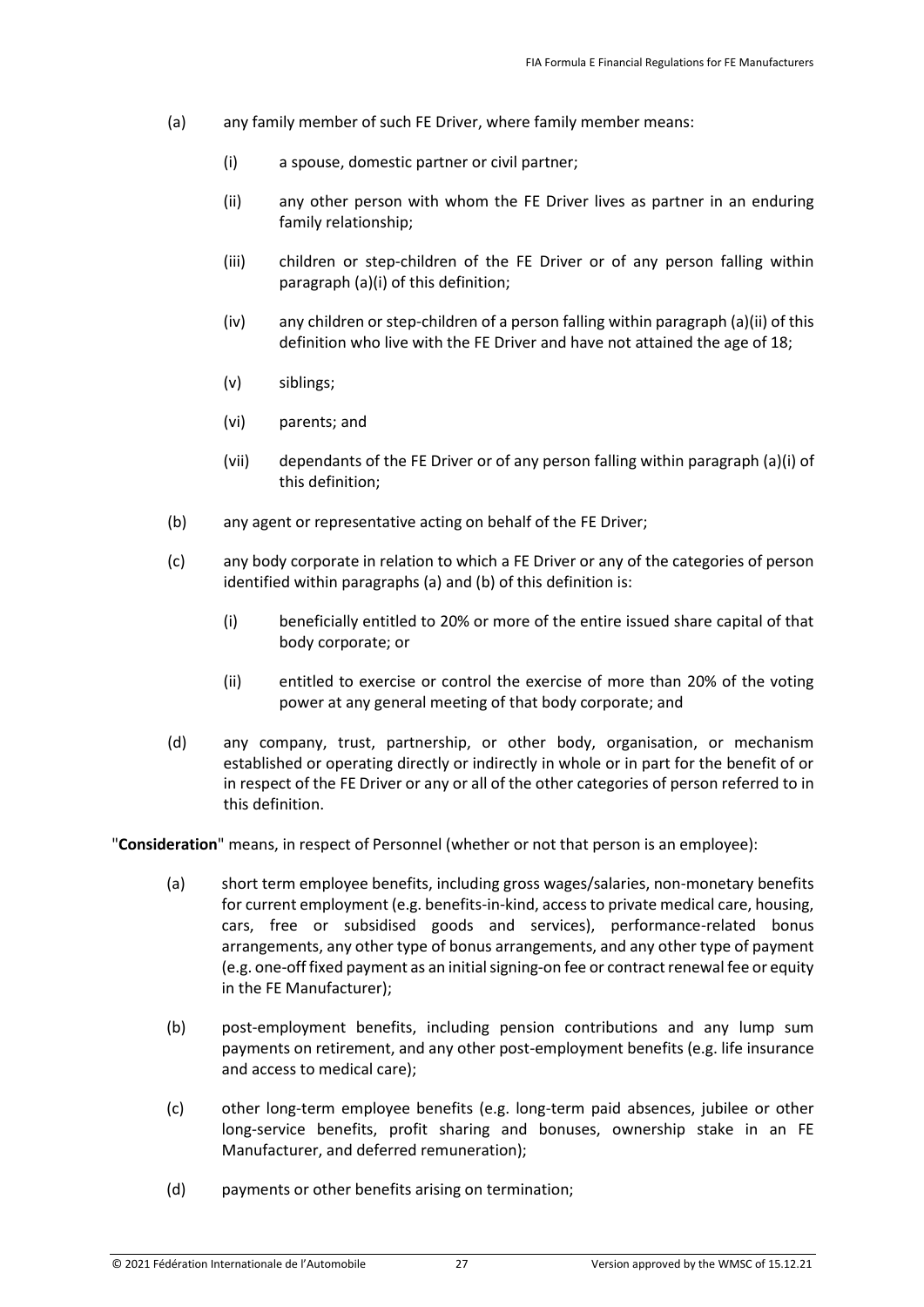- (e) fees or performance or other contractual payments;
- (f) image rights payments in connection with promotional, media, or endorsement work; and
- (g) any other consideration in exchange for any other service provided.

"**Control**" means the power to conduct the affairs of an entity and to direct its financial and operating policies that affect returns by means of shareholding, or voting power, or by constitutional documents (statutes) or agreement, or otherwise; and "**Controlling**" and "**Controlled**" will be construed accordingly.

"**Cost Cap**" has the meaning set out in Article 4.2(a).

"**Cost Cap Adjudication Panel**" means the independent decision-making panel constituted in accordance with Article 9.

"**Cost Cap Administration**" means the staff designated by the FIA from time to time to administer and monitor the operation of these FE Manufacturer Financial Regulations.

**"Costs of Outsourced Goods and Materials"** has the meaning set out in Article 4.2(d)(ii).

**"Costs of Outsourced Services"** has the meaning set out in Article 4.2(d)(iii).

"**Declaration(s)**" has the meaning set out in Article 3.1.

"**Determination**" has the meaning set out in Article 8.4.

"**Development**" means the application of research findings or other knowledge to a plan or design for the production of new or substantially improved materials, devices, products, processes, software, systems, or services prior to the commencement of commercial production or use.

"**Directly Attributable**" means, in relation to a particular activity, that (a) the cost would have been avoided if that particular activity was not undertaken, and (b) the cost is separately identifiable without apportionment.

"**Electronic Device**" means any device (including smart phones, tablets, computers, portable hard drives, USBs, pagers, and watches such as iWatches) that stores and/or transmits or receives data (including text, audio, video, multimedia, and/or any other kind of data), and any platforms or services or accounts that may be used by the user of the Electronic Device to store and/or transmit or receive data, including instant messaging services, as well as social media accounts and cloudbased services or accounts that are used to store data remotely.

"**Exchange Transaction**" means a transaction between a Reporting Perimeter Entity or a Technical Partner and a third party that results in one of the parties acquiring assets or services or satisfying liabilities by surrendering other assets or services or incurring other obligations.

"**Excluded Costs**" means those costs that may be excluded from Reported Costs of Regulated Activities pursuant to Article 5.1.

"**Extended Reporting Deadline**" has the meaning set out in Article 10.7.

"**Fair Value**" means the price that would have been received to sell an asset or paid to transfer a liability in an orderly transaction at arm's length between market participants at the transaction date.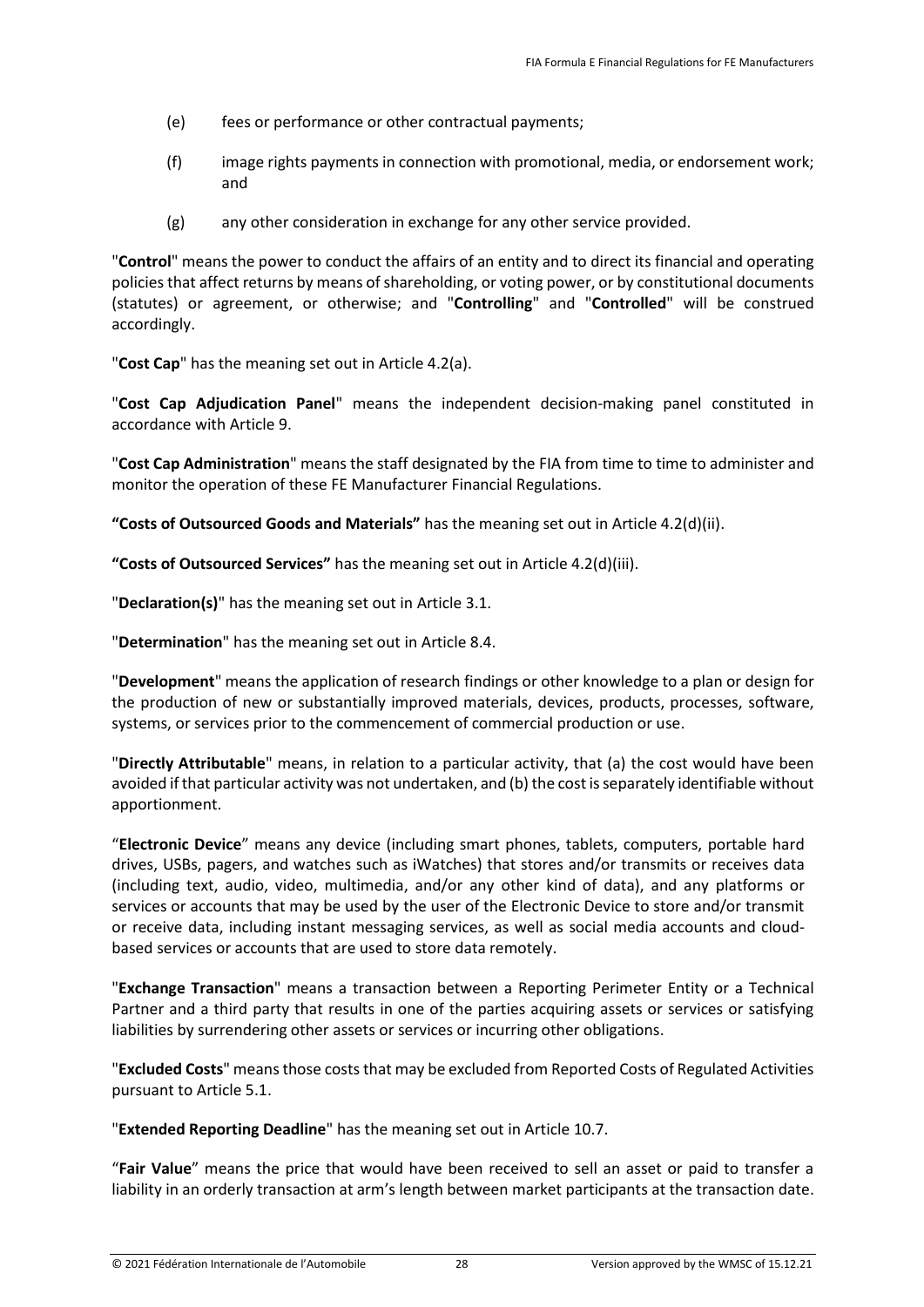"**FE Car**" means a car that was designed and built to comply with the Sporting Regulations and Technical Regulations in force during any Championship season.

"**FE Driver**" means any person:

- (a) engaged by an FE Team (or an entity within the FE Team's Reporting Perimeter) whose primary role is as a driver engaged in the racing of FE Cars in the Championship for or on behalf of the FE Team during the Reporting Period; and
- (b) who has driven in a race for the FE Team in the Championship during the Reporting Period; and
- (c) for the Reporting Periods ending on 30 September 2023 and 30 September 2024, who is designated as one of the two main drivers of an FE Team in the FE Team's Competitor Staff Registration Submission to the FIA.

**"FE Driver Costs"** means:

- (a) all costs of Consideration paid and/or payable to an FE Driver by the FE Manufacturer or a Related Party of the FE Manufacturer, including any payment to the FE Driver in relation to Marketing Activities, such as Promotional Events and meeting/servicing sponsors of the FE Manufacturer;
- (b) all costs of Consideration paid and/or payable to a Connected Party of an FE Driver by the FE Manufacturer or by a Related Party of such FE Manufacturer;
- (c) all costs of Consideration paid and/or payable to a former FE Driver (or to a Connected Party of that former FE Driver) by the FE Manufacturer or a Related Party of such FE Manufacturer; and
- (d) any employer social security contributions that are payable in respect of any of the costs listed above.

"**FE Finance Director**" means the individual designated as Finance Director of FE in the FIA Registration Procedure.

"**FE Manufacturer**" means a legal entity that is registered with the FIA to supply FE Cars, in accordance with the FIA Registration Procedure.

"**FE Manufacturer Financial Regulations**" means these Financial Regulations, as amended from time to time.

"**FE Team**" means a legal entity that holds an FIA Competitor's Licence (as defined in the International Sporting Code) to participate in the Championship (referred to in the Sporting Regulations as the "competitor" or the "team").

# "**FE Team Activities**" means:

(a) all activities undertaken by or on behalf of the FE Team relating to the operation of that FE Team and its participation in the Championship, including all activities in connection with the Testing and racing of FE Cars and Marketing Activities of the FE Team, but excluding Research & Development Activities and Manufacture Activities of an FE Manufacturer;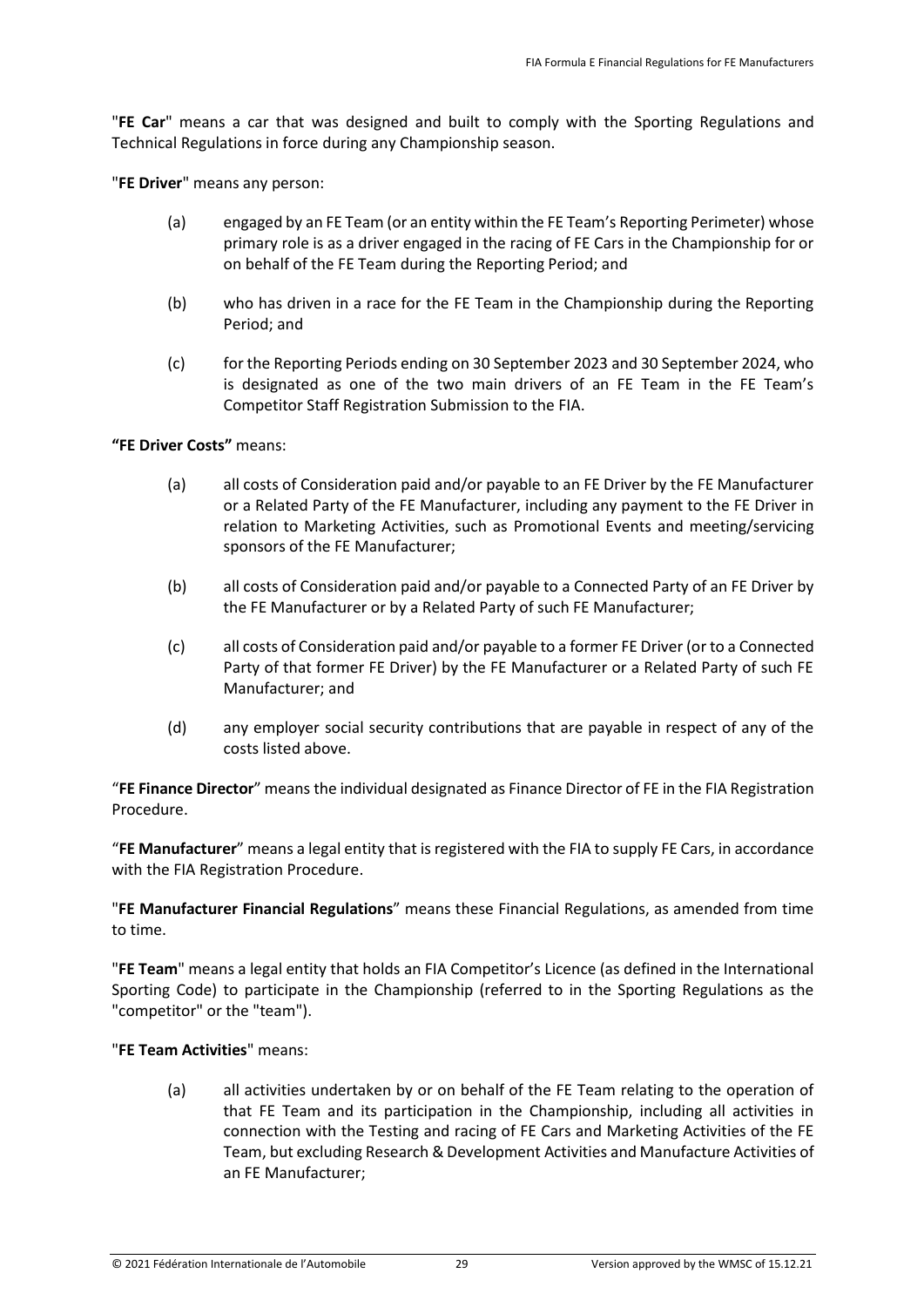- (a) the planning, directing, management, control, and/or execution of the activities defined as FE Team Activities within paragraph (a) of this definition; and
- (b) the management, directing, control, and use of the assets used to undertake the activities defined as FE Team Activities within paragraph (a) of this definition.

"**FE Team Financial Regulations**" means the Financial Regulations applicable to FE Teams, as amended from time to time.

**"FE Team Transaction"** means a transaction between a Reporting Perimeter Entity and an FE Team's Reporting Perimeter Entity in respect of Regulated Activities.

"**FIA**" means the Fédération Internationale de l'Automobile.

"**FIA Code of Ethics**" means the FIA Code of Ethics adopted by the FIA General Assembly, as amended from time to time.

"**FIA General Assembly**" means the supreme decision-making body of the FIA.

"**FIA Judicial and Disciplinary Rules**" means the FIA Judicial and Disciplinary Rules adopted by the FIA General Assembly, as amended from time to time.

**"FIA Registration Procedure**" has the meaning set out in Article 1.2.

"**FIA Statutes**" means the official statutes of the FIA adopted by the FIA General Assembly, as amended from time to time.

"**FIA World Motor Sport Council**" means the World Motor Sport Council constituted under the FIA Statutes.

"**Financial Penalty**" has the meaning set out in Article 10.1(a).

"**Financial Reporting Documentation**" has the meaning set out in Article7.1(b).

"**Force Majeure Event**" means any circumstances beyond the reasonable control of an FE Manufacturer affecting its compliance with these FE Manufacturer Financial Regulations, including terrorist action or the threat thereof, civil commotion, disruption due to general or local elections, invasion, war, threat of or preparation for war, fire, explosion, storm, flood, earthquake, or any other such natural physical disaster, epidemic, pandemic, and any legislation, regulation or ruling of any government, court or other such competent authority.

"**General Ledger**" means the accounting ledger that contains the financial information used to prepare the Annual Financial Statements of the Reporting Perimeter Entity or Technical Partner in question.

"**Generation of FE Car**" means the period covered by the FIA Registration Procedure in force during the Reporting Period in question (being Seasons 9, 10, 11, 12 for the FIA Registration Procedure in force on the date these FE Team Financial Regulations first come into effect).

"**Good Faith**" means with honesty, integrity, and due diligence.

"**Group**" means a Parent and its Subsidiaries.

"**Head of FE Activities**" means the individual designated as Head of FE Activities in the FIA Registration Procedure.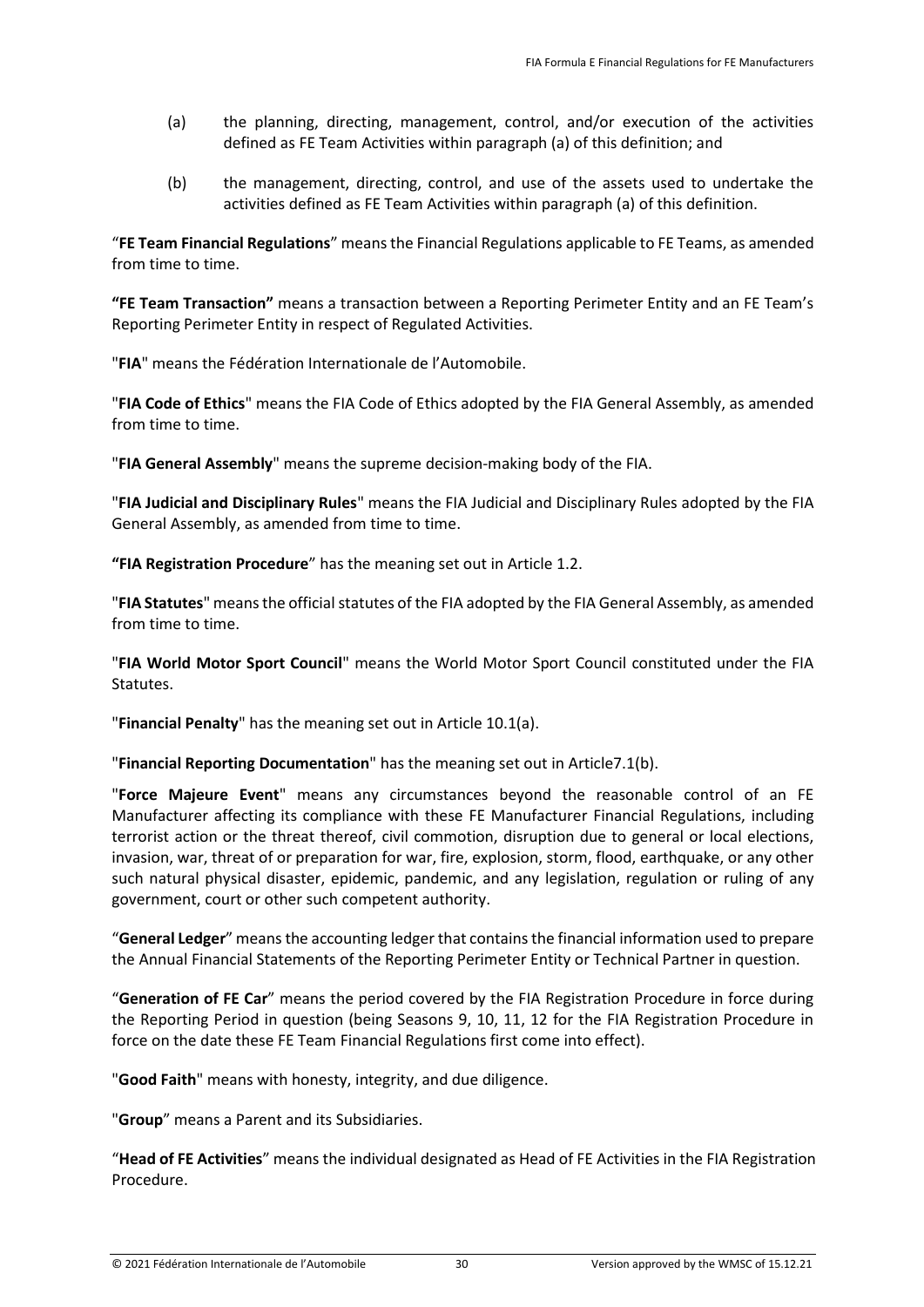"**ICA**" means the International Court of Appeal, which is the independent judicial body established under the FIA Statutes and the FIA Judicial and Disciplinary Rules to act as the final appeal court for international motor sport.

"**Immunity Conditions**" has the meaning set out in Article 8.15.

"**Independent Audit Firm**" means an independent audit firm acting in compliance with the International Code of Ethics for Professional Accountants (including International Independence Standards).

"**Indexation**" means the rate to be applied in respect of the applicable Reporting Period, as determined on the basis of published annual inflation rates and communicated by the Cost Cap Administration via a Determination no later than 31 July of the preceding Reporting Period, starting with the Reporting Period commencing on 1 October 2024.

**"Initial Applicable Rate"** means:

(a) in respect of the exchange rate between Euros and each of Pounds Sterling and US Dollars, the following rates:

| Euros / Pounds Sterling | Euros / US Dollars |
|-------------------------|--------------------|
| 1.1748]                 | 0.8588             |

(b) in respect of any other currency, the average of the daily exchange rates published by the European Central Bank over the period 30 September 2021 +/- 60 days.

"**Initial Components**" means all Components of an FE Car initially supplied to an FE Team by the FE Manufacturer as part of an FE Car ready to race and additional full spare part kits as set out in the FIA Registration Procedure following their homologation.

"**International Sporting Code**" means the FIA International Sporting Code, as amended from time to time.

"**Inventories**" means only those assets that are:

- (a) finished goods purchased or produced, and held for use in respect of FE Cars or for Regulated Activities of an FE Manufacturer, including Components of an FE Car; and/or
- (b) in the process of production for such use under paragraph (a) of this definition; and/or
- (c) in the form of materials or supplies to be consumed in the process of production for such use under paragraph (a) of this definition.

"**Joint Control**" means the contractually agreed sharing of Control of an arrangement, which exists only when the strategic financial and operating decisions relating to the activity require the unanimous consent of the parties sharing Control.

"**Joint Venture**" means a joint arrangement whereby the parties that have Joint Control of the arrangement have rights to the net assets of the arrangement.

"**Judges**" has the meaning set out in Article 9.2.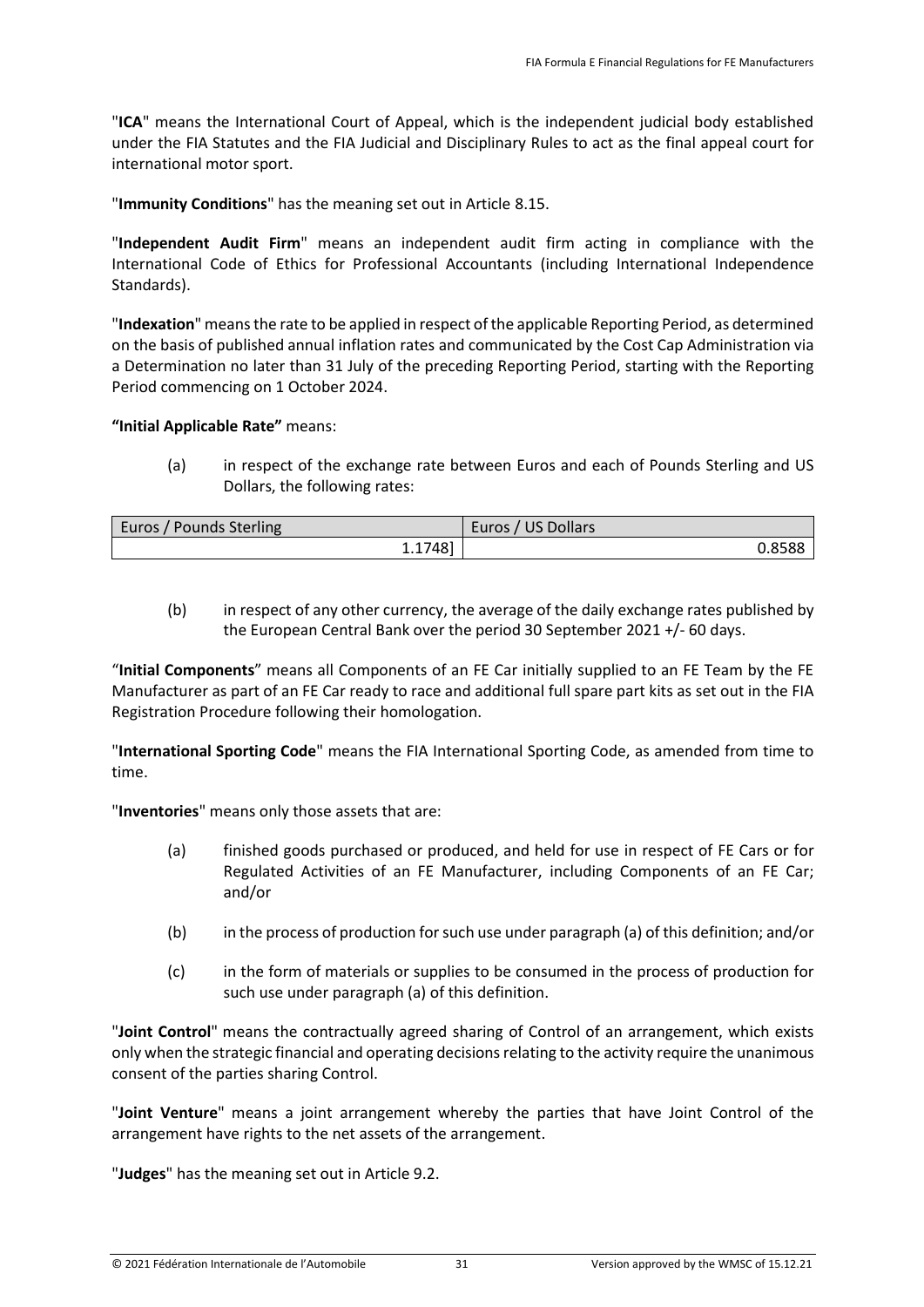"**Key Management Personnel**" means those persons having authority over and responsibility for planning, directing, and controlling the activities of an entity, directly or indirectly, including any director (whether executive or otherwise) of that entity.

"**Late Submission**" has the meaning set out in Article 10.6.

"**Late Submission Notice**" has the meaning set out in Article 10.6.

"**Late Submitting Manufacturer**" has the meaning set out in Article 10.6.

"**Legal Group**" of an entity means, in relation to this entity:

- (a) the entity in question;
- (b) any direct or indirect Controlling entity of the entity in question (up to and including the Ultimate Controlling Party);
- (c) any Subsidiary, Associate, or Joint Venture of the entity in question or of any entity falling within paragraph (b) of this definition;
- (d) any entity under common control with the entity in question; and
- (e) any party that has Significant Influence over the entity in question.

"**Mandatory Services**" means services that an FE Manufacturer is required to provide for the supply of an FE Car to an FE Team (subject to the applicable maximum price limit) as set out in the FIA Registration Procedure.

# **"Manufacture Activities"** means:

- (a) activities in respect of an FE Car for the production, quality control, and use of materials, devices, products, and consumables, and the associated processes, software, systems, or services for the supply of FE Cars, including costs incurred to manufacture and/or purchase tooling, patterns, and moulds necessary for the manufacturing of components; and
- (b) activities in respect of an FE Car for the assembly, quality control, and use of materials, devices, products, and consumables in respect of an FE Car.

**"Manufacturer's Perimeter Spare Components"** means all Spare Components that are specific to an FE Manufacturer in accordance with the FIA Registration Procedure

# "**Marketing Activities**" means:

- (a) the identification, negotiation, agreement, and servicing of sponsorship agreements;
- (b) the creation, development, and deployment of marketing outputs, including branded FE Manufacturer clothing, branded FE Manufacturer merchandise, website, customer relationship management database, eSports players/teams, public relations external communications, the paddock motorhome, and any other outputs as may be specified as such by the Cost Cap Administration from time to time;
- (c) the application of paint and stickers to FE Cars or to any plant or equipment assets used to undertake FE Team Activities; and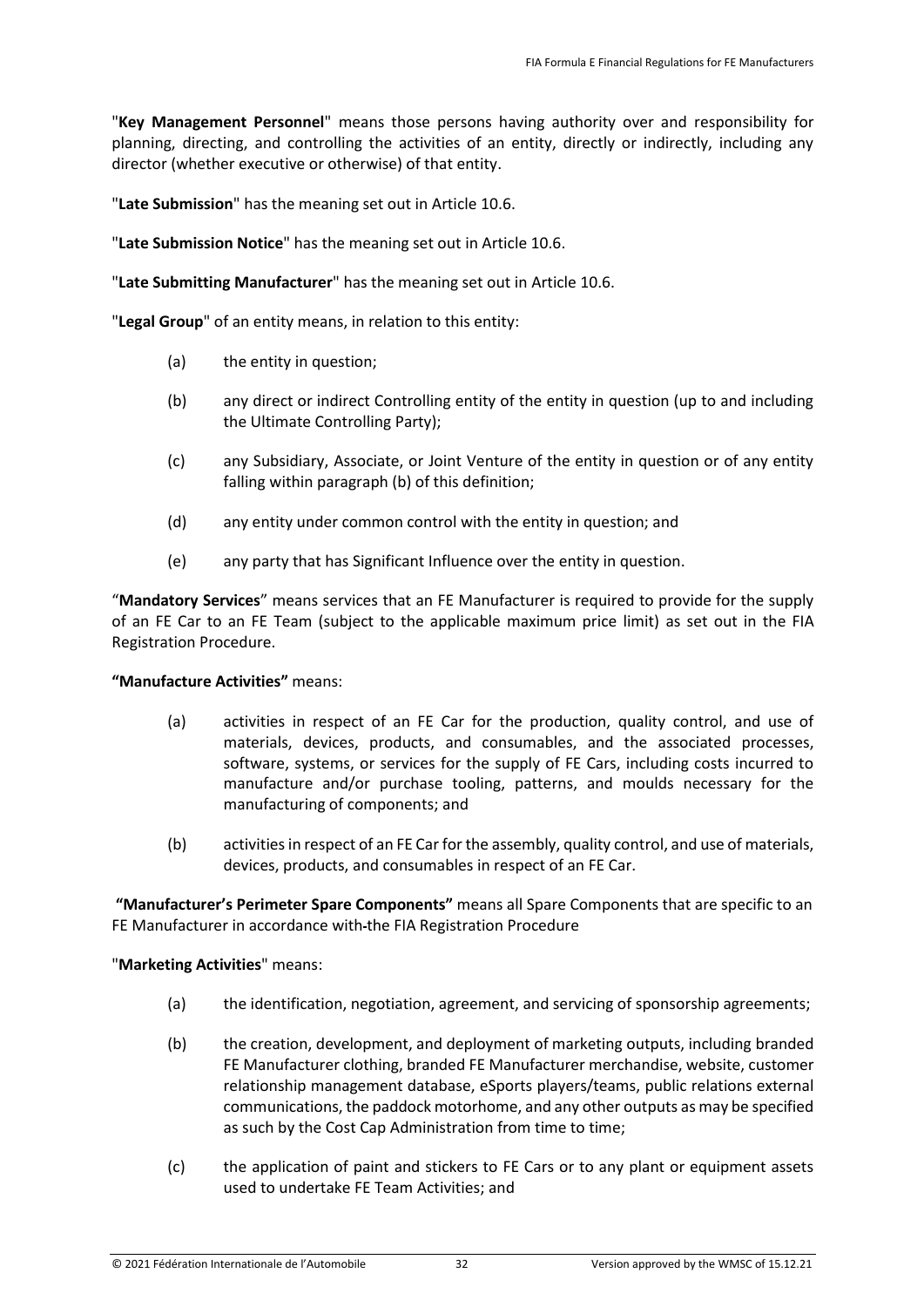(d) participation in Promotional Events.

"**Material Overspend Breach**" has the meaning set out in Article 10.12.

"**Material Sporting Penalty**" has the meaning set out in Article 10.1(c).

"**Minor Overspend Breach**" has the meaning set out in Article 10.9.

"**Minor Sporting Penalty**" has the meaning set out in Article 10.1(b).

"**Non-Regulated Activities**" means activities that are not Regulated Activities.

"**Non-Submission Breach**" has the meaning set out in Article 10.8.

**"Non-Manufacturer's Perimeter Spare Components"** means all Spare Components that are not specific to an FE Manufacturer in accordance with the FIA Registration Procedure

"**Parent**" means an entity that Controls one or more other entities (known as Subsidiaries).

"**Party**" and "**Parties**" have the meaning set out in Article 9.11(a).

"**Personnel**" means any person involved in Regulated Activities on behalf of the FE Manufacturer in question and/or on behalf of another entity in the Legal Group of the FE Manufacturer.

"**Presentation Currency**" means the currency in which the General Ledger of a Reporting Perimeter Entity is presented.

"**President of the Hearing**" has the meaning set out in Article 9.7.

"**President of the Cost Cap Adjudication Panel**" has the meaning set out in Article 9.3.

"**Primary Team**" means the FE Team that an FE Manufacturer designates as its primary FE Team. Where an FE Manufacturer supplies an FE Car to only one FE Team, that team is the FE Manufacturer's Primary Team. Where an FE Manufacturer supplies an FE Car to an FE Team within its Legal Group and to other FE Teams, the FE Team within the FE Manufacturer's Legal Group is the FE Manufacturer's Primary Team.

"**Procedural Breach**" has the meaning set out in Article 10.4.

**"Promotional Event"** means a promotional event as described in Article 22.1 of the 2021 Sporting Regulations (or any successor provision).

**"Regulated Activities"** has the meaning set out in Article 4.2(c).

"**Related Party**" means, with respect to a Reporting Perimeter Entity or a Technical Partner:

- (a) a person who:
	- (i) has Control or Joint Control of that Reporting Perimeter Entity or Technical Partner;
	- (ii) has Significant Influence over that Reporting Perimeter Entity or Technical Partner; or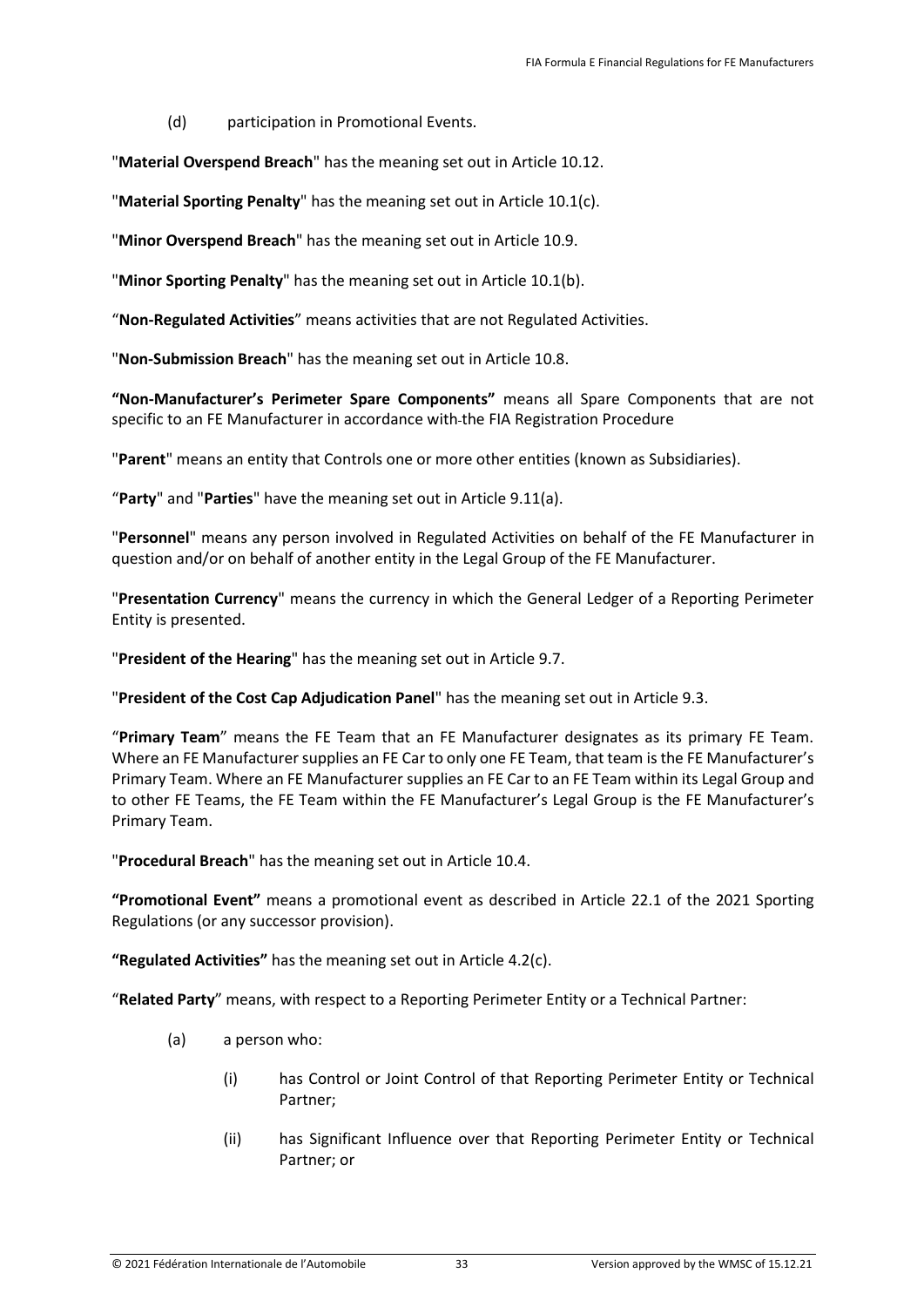- (iii) is a member of the Key Management Personnel of that Reporting Perimeter Entity or Technical Partner or of a Parent of that Reporting Perimeter Entity or Technical Partner;
- (b) a family member (such term being construed as set out in the definition of Connected Party) of any person listed in paragraph (a) of this definition;
- (c) an entity to which any of the following paragraphs apply:
	- (i) both it and the Reporting Perimeter Entity or Technical Partner are members of the same Group or are under common control;
	- (ii) it or the Reporting Perimeter Entity or Technical Partner is an Associate or Joint Venture of the other (or an Associate or Joint Venture of a member of a Group of which the other is a member);
	- (iii) it and the Reporting Perimeter Entity or Technical Partner are Joint Ventures of the same third party;
	- (iv) it or the Reporting Perimeter Entity or Technical Partner is a Joint Venture of a third party and the other is an Associate of the third party;
	- (v) the entity is a post-employment defined benefit plan for the benefit of the employees of the Reporting Perimeter Entity or Technical Partner;
	- (vi) the entity is Controlled or Jointly Controlled by a person falling within paragraphs (a) or (b) of this definition;
	- (vii) a person falling within paragraph (a)(i) of this definition, or a family member of such a person, has Significant Influence over the entity or is a member of the Key Management Personnel of the entity (or of a Parent of the entity);
	- (viii) the entity, or any member of a Group of which it is a part, provides Key Management Personnel services to a Reporting Perimeter Entity or Technical Partner or to the Parent of a Reporting Perimeter Entity or Technical Partner; and/or
	- (ix) a Technical Partner of a Reporting Perimeter Entity.

"**Related Party Transaction**" means, with respect to a Reporting Perimeter Entity or a Technical Partner:

- (a) a transfer of resources, services, or obligations between that Reporting Perimeter Entity or Technical Partner and a Related Party, regardless of whether a price has been charged; or
- (b) any transaction between that Reporting Perimeter Entity or Technical Partner and a third party where:
	- (i) a commercial relationship exists between that third party and a Related Party; and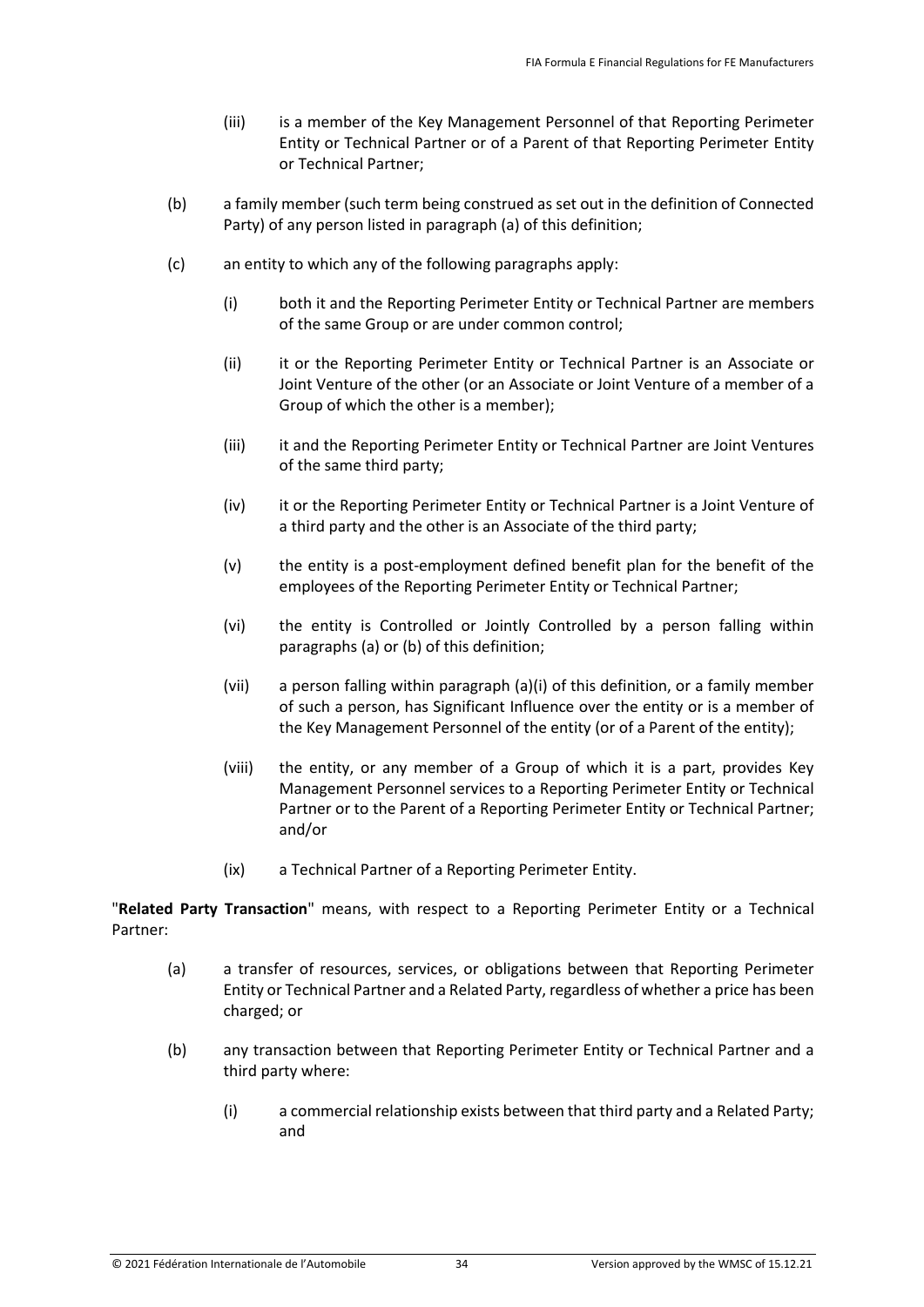(ii) the transaction is entered into on terms that are different to those that the third party would have agreed if the commercial relationship referred to in paragraph (b)(i) of this definition had not existed.

"**Relevant Costs**" has the meaning set out in Article 4.2(b).

"**Relevant Person**" has the meaning set out in Article 3.2.

**"Reported Costs"** has the meaning set out in Article 4.2(d).

"**Reporting Deadline**" means the deadline for submission of the Reporting Documentation, which is 19.00 CET on 30 November following the end of the Reporting Period, or if such day is not a business day on the next business day, unless any later time or date is otherwise communicated to the FE Manufacturers by the Cost Cap Administration via a Determination.

"**Reporting Documentation**" has the meaning set out in Article 7.1.

"**Reporting Perimeter**" has the meaning set out in Article 4.3.

"**Reporting Perimeter Documentation**" has the meaning set out in Article7.1(a).

**"Reporting Perimeter Entity"** and **"Reporting Perimeter Entities"** have the meanings set out in Article 4.3.

"**Reporting Period**" means the 12-month financial reporting period starting on 1 October and ending on 30 September.

"**Research**" means any original and planned investigation undertaken with the prospect of gaining new scientific or technical knowledge and understanding.

"**Research & Development Activities**" means the following:

- (a) Research in respect of an FE Car; and
- (b) Development in respect of an FE Car (including the purchase and/or manufacture of components or prototype components in respect of an FE Car and organisation and performance of FE Manufacturer test days pursuant the FIA Registration Procedure);

but excluding Mandatory Services and Additional Services.

"**Respondent**" has the meaning set out in Article 9.11(a)(ii).

"**Significant Influence**" means the power to participate in the financial and operating policy decisions of the entity, but not in Control or Joint Control of that entity. Significant Influence may be gained by means of shareholding, or voting power, or by constitutional documents (statutes), or by agreement, or otherwise.

**"Spare Components"** means other Components of an FE Car that are not Initial Components.

"**Sporting Regulations**" means the FIA Formula E Sporting Regulations, as amended from time to time.

"**Subsidiary**" means an entity that is Controlled by the Parent.

"**Teams' Championship**" means the FIA Formula E World Teams' Championship.